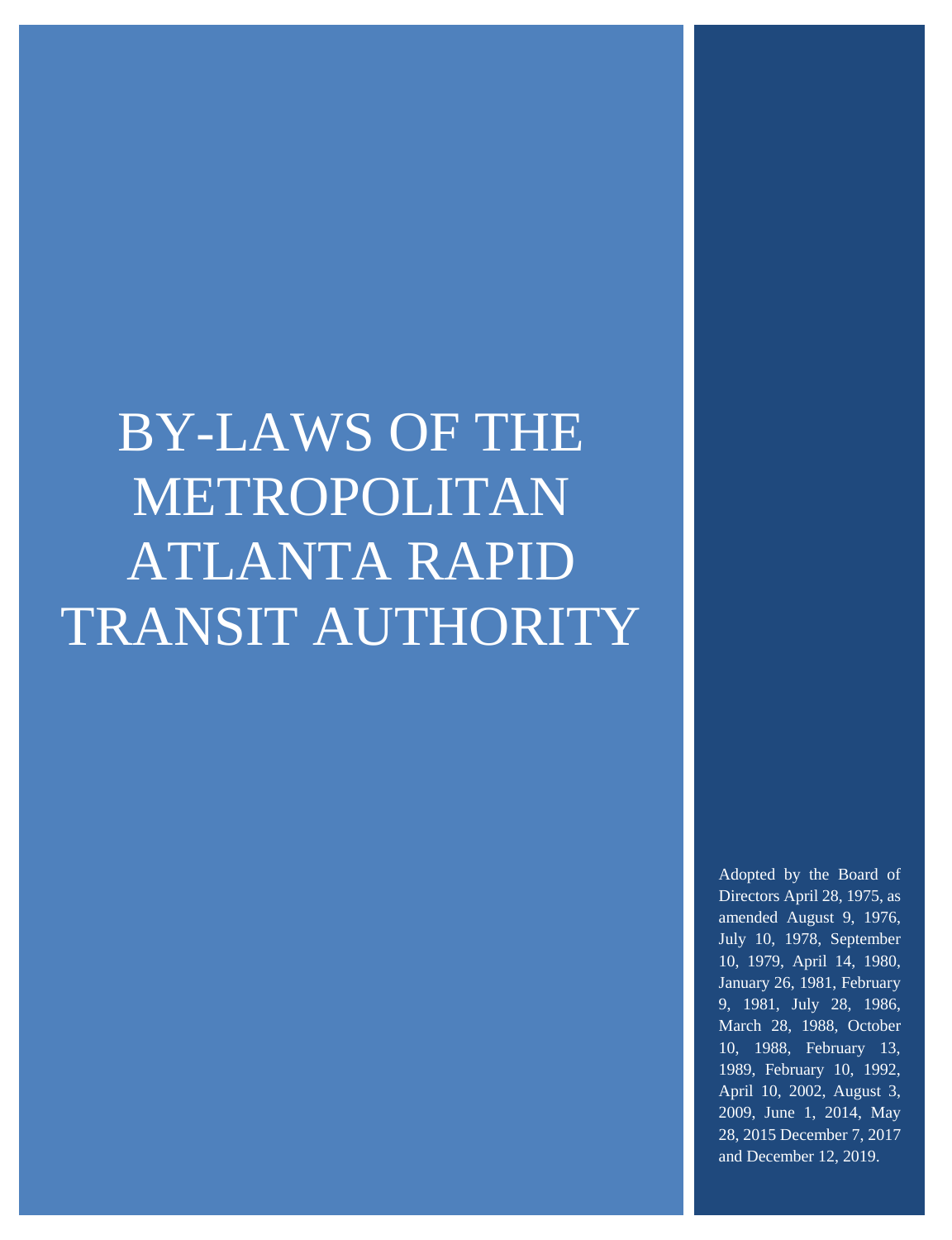# **TABLE OF CONTENTS**

### **Preamble**

|      |                                                     | Page                                       |
|------|-----------------------------------------------------|--------------------------------------------|
|      | <b>ARTICLE I</b> – Offices                          | $\mathbf{1}$                               |
|      | <b>ARTICLE II</b> - Board of Directors              | $\overline{2}$                             |
| §1.  | <b>General Powers</b>                               | $\overline{c}$                             |
| §2.  | Number, Tenure and Qualifications                   |                                            |
| §3.  | <b>Regular Meetings</b>                             |                                            |
| §4.  | <b>Special Meetings</b>                             | $\begin{array}{c} 2 \\ 2 \\ 3 \end{array}$ |
| §5.  | Notice                                              |                                            |
| §6.  | Quorum                                              | $\overline{4}$                             |
| §7.  | Manner of Acting                                    | $\overline{4}$                             |
| §8.  | Vacancies                                           | $\overline{4}$                             |
| §9.  | Compensation                                        | 5                                          |
| §10. | <b>Presumption of Assent</b>                        | 5                                          |
| §11. | <b>Parliamentary Rules</b>                          | 6                                          |
| §12. | <b>Recusal from Voting</b>                          | 6                                          |
|      | <b>ARTICLE III</b> - Officers, Agents and Employees | 7                                          |
| §1.  | Number                                              | 7                                          |
| §2.  | Election and Term of Office                         | 8                                          |
| §3.  | Removal                                             | 8                                          |
| §4.  | Vacancies                                           | 9                                          |
| §5.  | Duties                                              | 9                                          |
|      | Chairman of the Board                               | 9                                          |
|      | Vice-chairman of the Board                          | 10                                         |
|      | Secretary of the Authority                          | 10                                         |
|      | Treasurer of the Authority                          | 10                                         |
|      | General Manager/CEO                                 | 11                                         |
|      | <b>General Counsel</b>                              | 15                                         |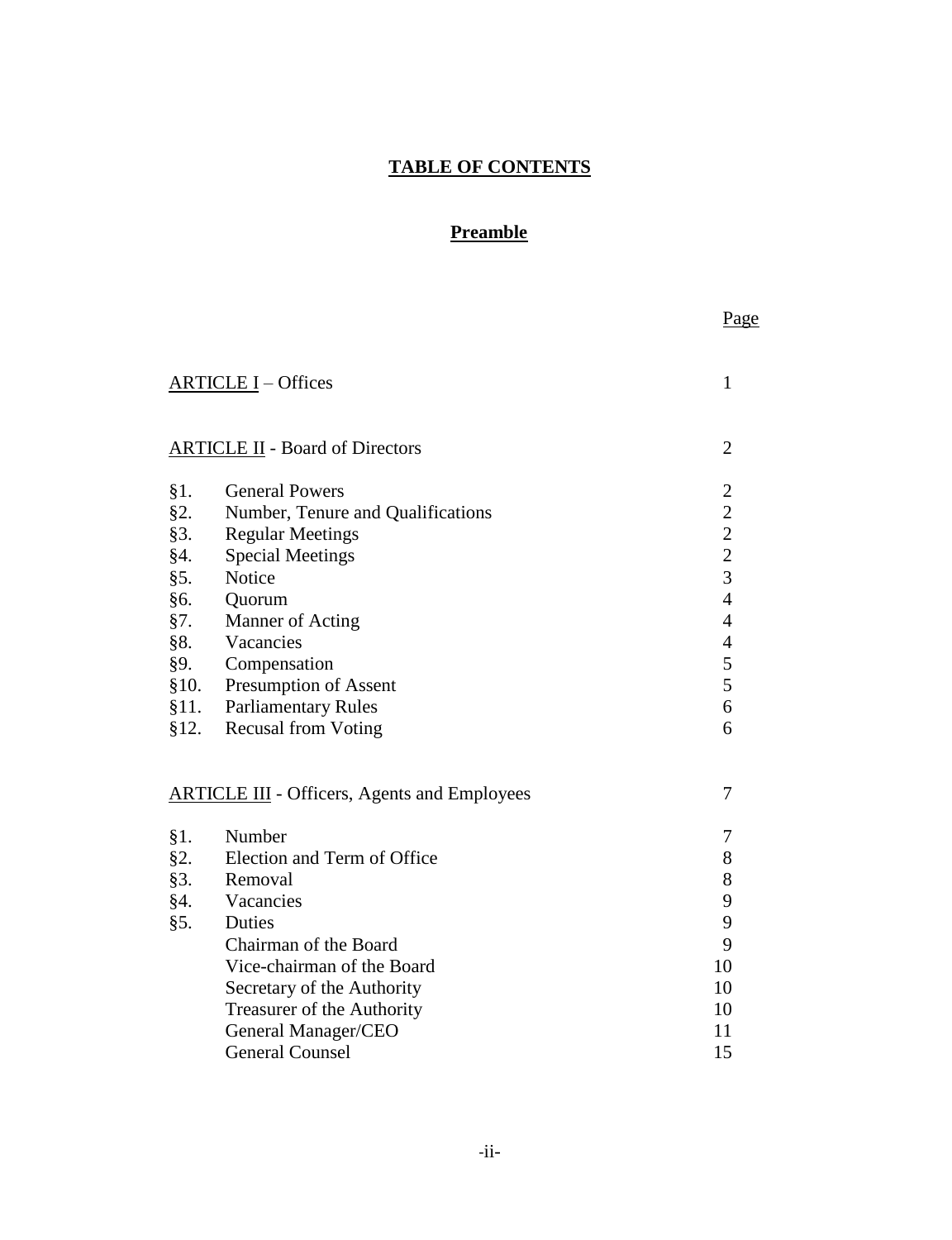| <b>ARTICLE IV - Committees</b> |  |
|--------------------------------|--|
|                                |  |

| $§1$ . | <b>Standing Committees</b>                                       | 16 |
|--------|------------------------------------------------------------------|----|
|        | Establishment                                                    | 16 |
|        | Term of Office                                                   | 16 |
|        | Duties                                                           | 16 |
|        | Committees                                                       | 16 |
|        | Ex Officio Members                                               | 18 |
|        |                                                                  |    |
| §2.    | Ad Hoc Committees                                                | 18 |
|        | Establishment                                                    | 18 |
|        | Generally                                                        | 18 |
|        | Special Ad Hoc Committees                                        | 18 |
|        | Term of Office                                                   | 19 |
|        | Term of Existence                                                | 19 |
|        | Ex Officio Members                                               | 19 |
|        |                                                                  |    |
| §3.    | <b>Miscellaneous Provisions</b>                                  | 20 |
|        | Quorum                                                           | 20 |
|        | Meetings                                                         | 20 |
|        | <b>Records of Committees</b>                                     | 20 |
|        | Responsibility                                                   | 20 |
|        | Rules                                                            | 21 |
|        |                                                                  |    |
|        | <b>ARTICLE V</b> - Contracts, Loans, Checks, Deposits and Audits | 22 |
| $§1$ . | <b>Contracts and Instruments</b>                                 | 22 |
| §2.    | Loans                                                            | 22 |
| §3.    | Checks, drafts, etc.                                             | 22 |
| §4.    | Deposits                                                         | 23 |
| §5.    | Audits                                                           | 23 |
|        |                                                                  |    |
|        |                                                                  |    |
|        | <b>ARTICLE VI</b> - Indemnification                              | 24 |
| $§1$ . | General                                                          | 24 |
| §2.    | Action by the Authority                                          | 25 |
| §3.    | <b>Successful Defense</b>                                        | 25 |
| §4.    | Award by Board                                                   | 26 |
| §5.    | <b>Advance Payment</b>                                           | 26 |
| §6.    | Not Exclusive                                                    | 26 |
| §7.    | Insurance                                                        | 27 |
| §8.    | Benefit                                                          | 27 |
|        |                                                                  |    |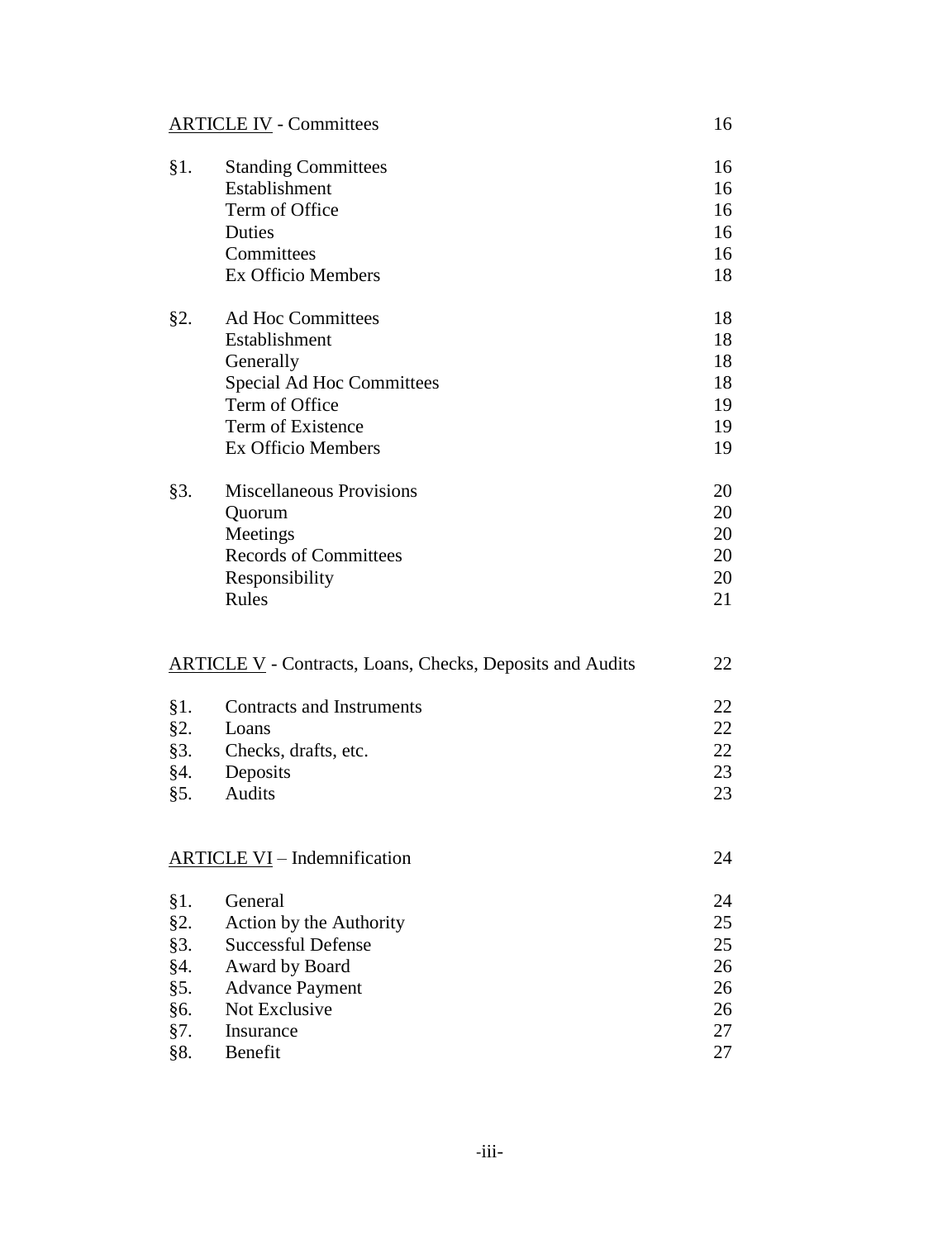| <b>ARTICLE VII – Seal</b>             | 28 |
|---------------------------------------|----|
| <b>ARTICLE VIII - Fiscal Year</b>     | 28 |
| $ARTICLE IX - A$ mendments to By-Laws | 28 |
| <b>GUIDELINES FOR PUBLIC COMMENT</b>  | 29 |
| FOOTNOTES TO MARTA ACT PROVISIONS     | 30 |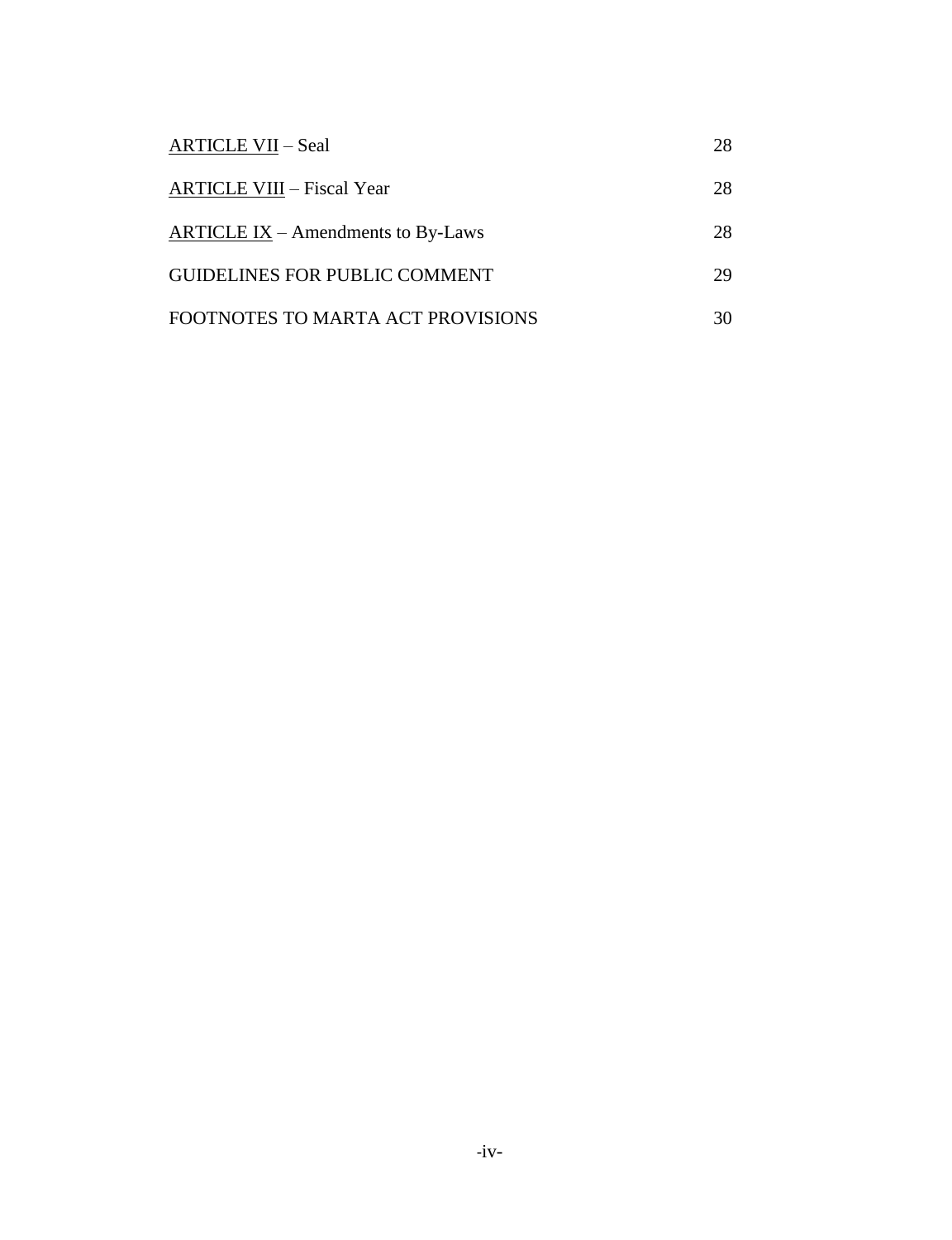#### **BY-LAWS OF THE**

#### **METROPOLITAN ATLANTA RAPID TRANSIT AUTHORITY**

#### **Preamble**

This public body corporate, having been created by the Metropolitan Atlanta Rapid Transit Authority Act of 1965, Ga. Laws 1965, p. 2243, as amended (the "Act"), is named Metropolitan Atlanta Rapid Transit Authority (the "Authority"), and pursuant to Section 6(j) of the Act, power is granted to the Board of Directors of the Authority (the "Board") to make such by-laws for its government as it may deem appropriate, not inconsistent with the Act creating the Authority. The by-laws of the Board are as follows:

#### **ARTICLE I**

#### **Offices**

The principal executive offices and the principal operating offices of the Authority shall be located in the City of Atlanta, County of Fulton, State of Georgia. The Authority may have offices at such other places within the State of Georgia as the business of the Authority may require or make desirable as determined by the Board.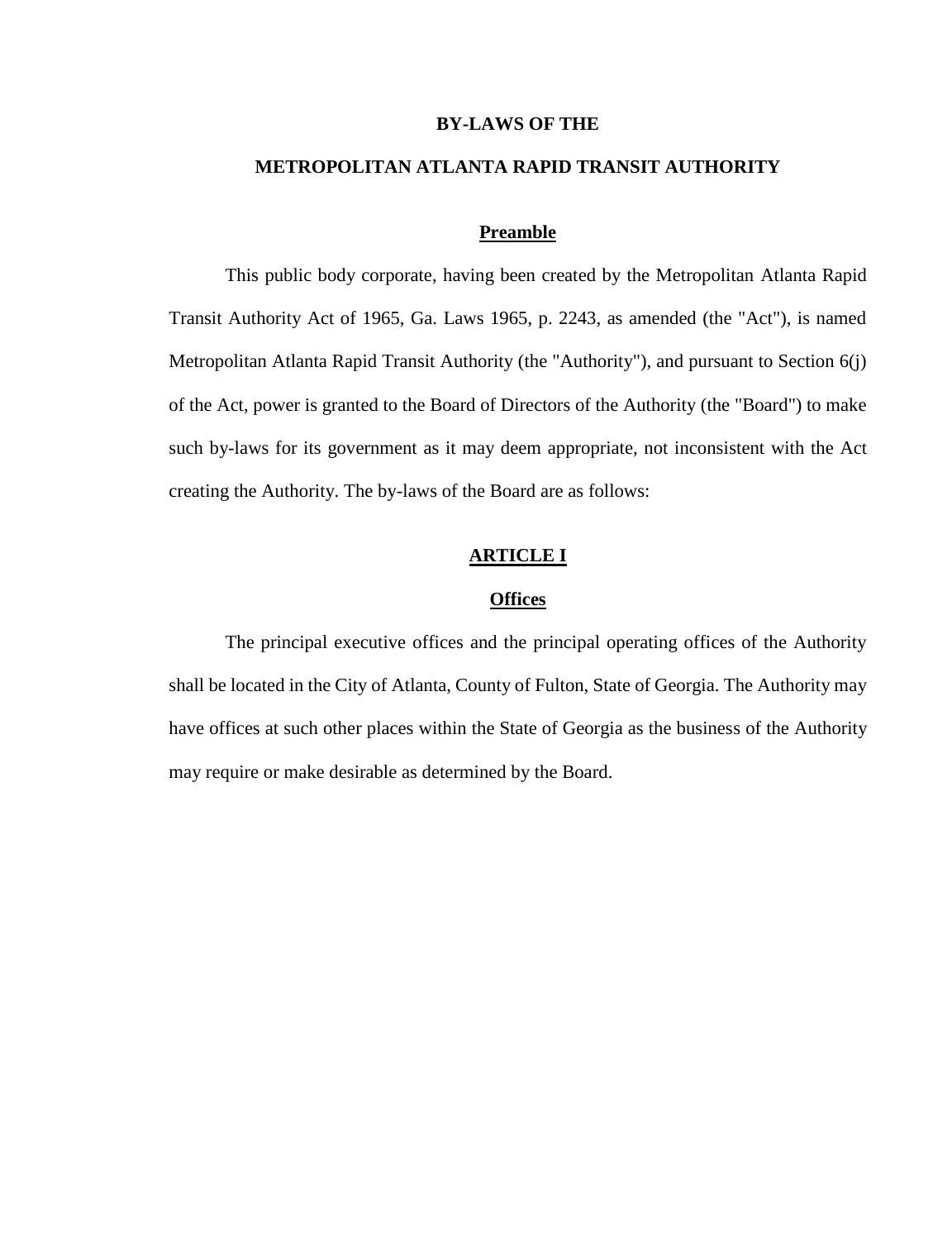#### **ARTICLE II**

#### **Board of Directors**

Section 1. General Powers. The property, affairs and business of the Authority shall be managed by the Board to extent of the powers and authority delegated to the Board by the Act. No person shall be entitled to exercise a proxy vote for any Board member.

Section 2. Number, Tenure and Qualifications. The Board shall be composed of members whose number, qualifications, appointments and terms of office shall be as provided for by the Act. $<sup>1</sup>$ </sup>

Section 3. Regular Meetings. Regular monthly meetings of<sup>2</sup> the Board shall be held at such places and at such times as the Board or the Chairman of the Board may from time to time determine. Notice of such meetings shall be given in accordance with Section 5 of this Article II.

Section 4. Special Meetings. Special meetings of<sup>3</sup> the Board may be called by the Chairman of the Board, or any two Board members. Such request shall state the purpose of the proposed special meeting. The person or persons authorized to call special meetings of the Board may fix any time and place as the time and place for holding any special meeting of the Board called by them and such time and place shall be stated in the notice of the special meeting required by Section 5 of this Article II. The Secretary or Assistant Secretary of the Board shall be informed of the call of such special meetings sufficiently in advance to enable him/her to give the notice required by Section 5 of this Article II.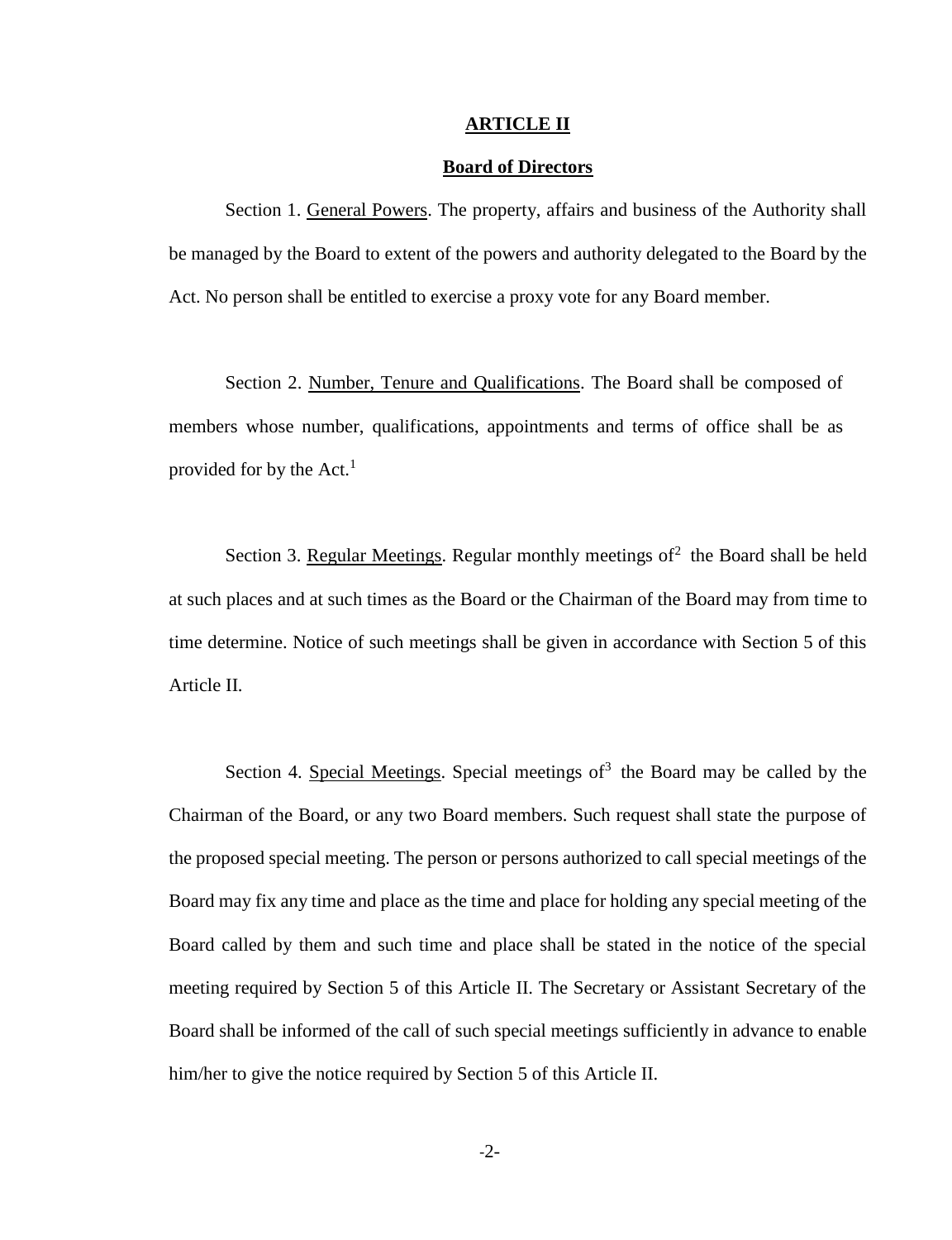Section 5. Notice. Written notice of any Board meeting shall be given by the Secretary or Assistant Secretary of the Board at least two days prior to the scheduled date of the meeting.<sup>4</sup> The notice may be delivered personally or mailed to each Board member or delivered electronically via email or through the Board portal. If mailed, such notice shall be deemed to have been delivered when deposited in the United States Mail, properly addressed, with sufficient first-class postage thereon prepaid. Notice of any Board meeting may be waived by instrument in writing executed before or after the meeting. Attendance of a Board member at any meeting shall constitute a waiver of notice of such meeting by such Board member, except when a Board member attends a meeting solely for the purpose of objecting to the transaction of any business because the meeting is not lawfully called or convened, when objection shall be voiced at the beginning of the meeting with the request that such objection be entered into the minutes of the meeting. Neither the business to be transacted, nor the purpose of, any regular meeting of the Board need be specified in the notice or waiver of notice of such meeting except in the event of a regular Board meeting at which a proposed resolution for the issuance of revenue bonds of the Authority will be considered.<sup>5</sup> Notice of any special meeting of the Board shall state the purpose or purposes for which such meeting is called. Together with the notice of any regular Board meeting, each Board member shall be provided with an agenda listing each and every item upon which action is to be taken at such meeting. By verbal or written notice to the Secretary or Assistant Secretary of the Board, any Board member may have any item placed on said agenda. Any matter may be proposed, discussed, or debated at a regular meeting of the Board, but no item may be acted upon unless listed in the aforesaid agenda or unless the matter is first placed upon the said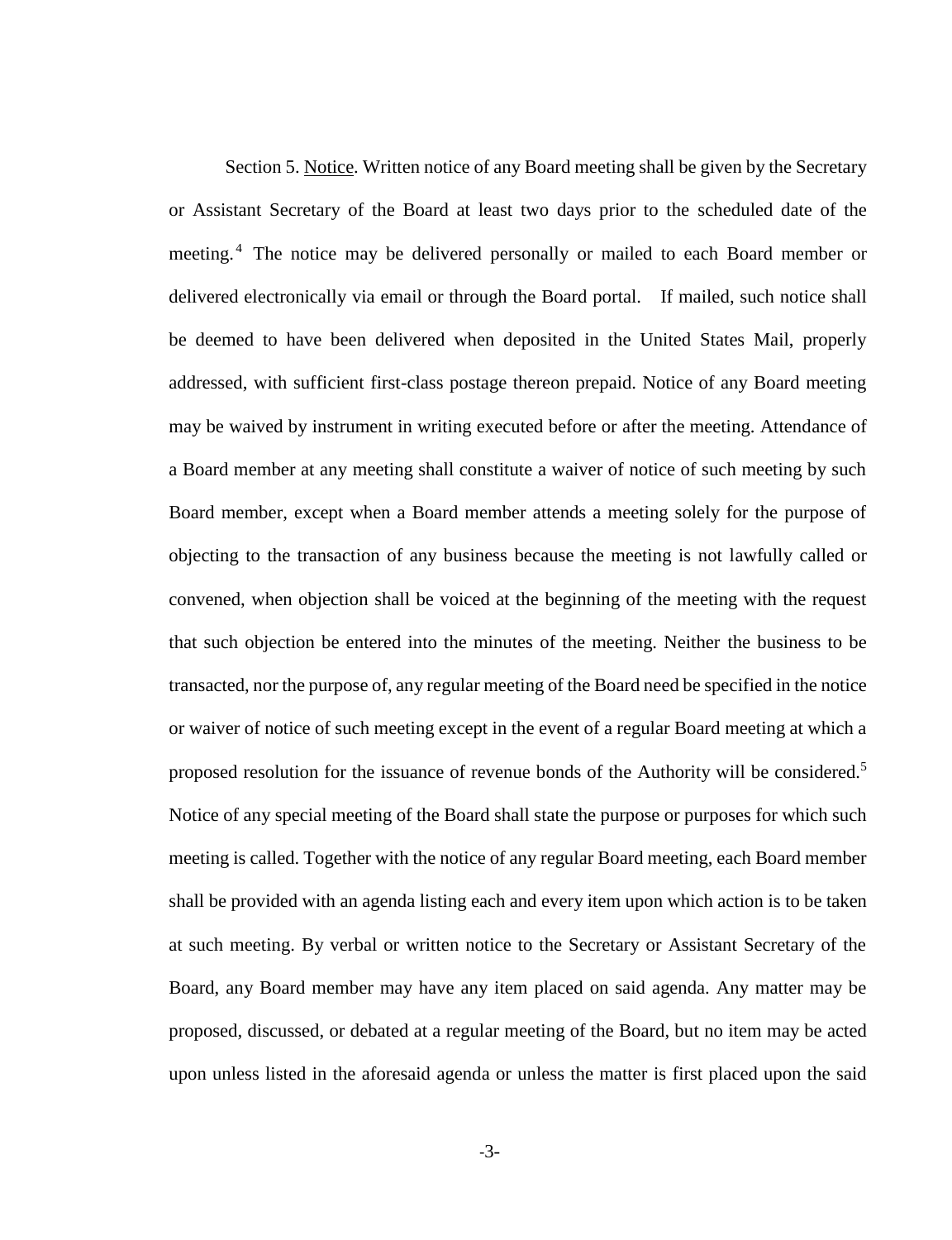agenda by the vote of a majority of the members of the Board present at such regular meeting.

Section 6. Quorum. A majority of the total membership of the Board, as it may exist at the time, shall constitute a quorum for the transaction of business at any meeting of the Board.<sup>6</sup> If a quorum shall not be present at any meeting of the Board, a majority of the Board members present may adjourn the meeting to another time and place. Notice of any such adjourned meeting shall be given to all Board members in accordance with Section 5 of this Article II.

Section 7. Manner of Acting. On any question presented, the number of members present shall be recorded by the Secretary or Assistant Secretary. The act of a majority of the Board members present at any meeting at which there is a quorum shall be the act of the Board; provided, however, that the following actions by the Board shall require the vote of one more than a majority of a total membership of the Board as it may exist at the time, as provided for in Section 6(i) of the Act: (a) The issuance and sale of revenue bonds or equipment trust certificates; (b) The purchase or lease of any privately owned system of transportation of passengers for hire in its entirety, or any substantial parts thereof; (c) The award of any contract involving \$200,000 or more for construction, alterations, supplies, equipment, repairs, maintenance or services; (d) The grant of any concession; or (e) The award of any contract for the management of any Authority-owned property or facility.<sup>7</sup>

Section 8. Vacancies. Any vacancy occurring among the members of the

Board by reason of death, resignation, disqualification, incapacity to serve, removal from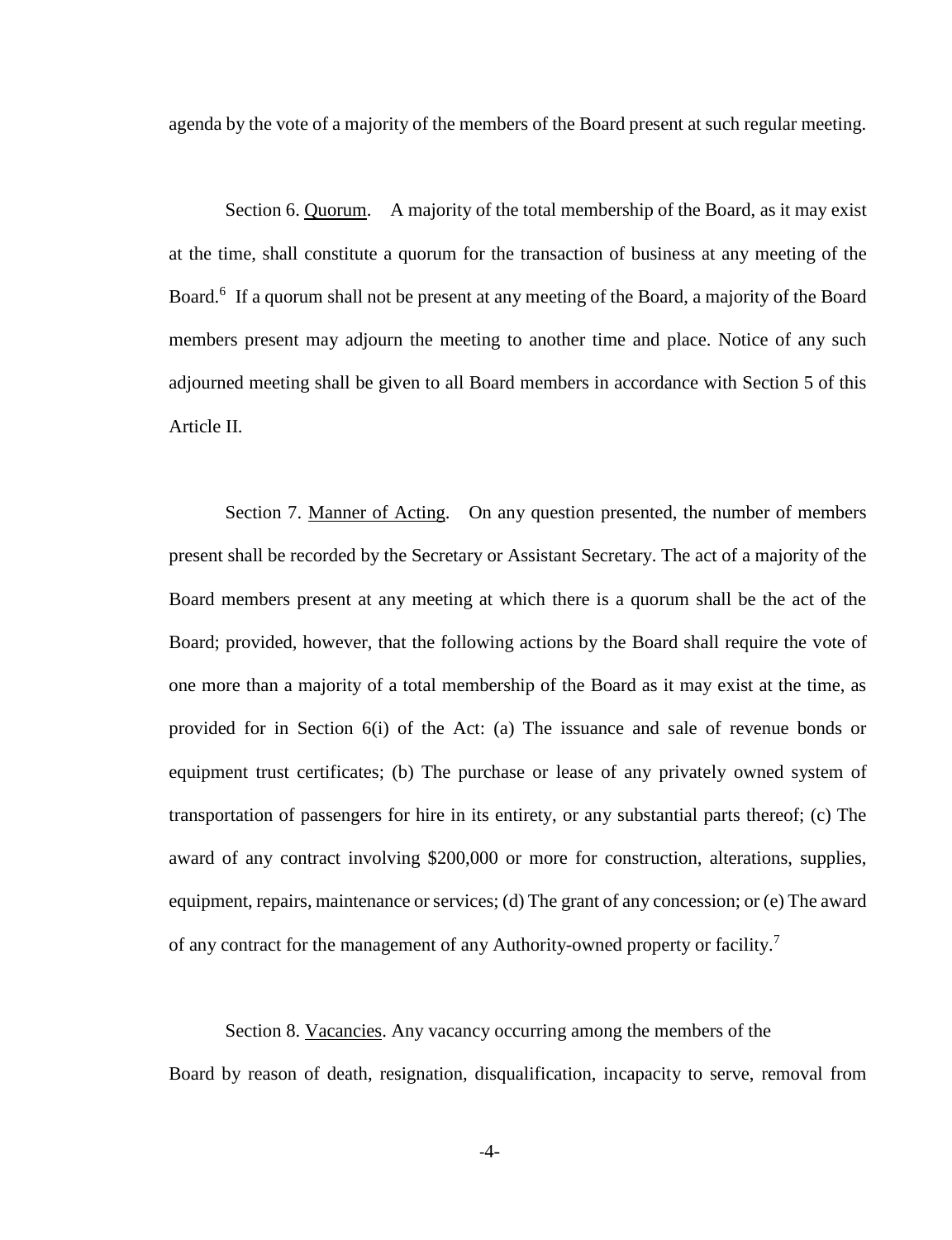office in accordance with law, or otherwise, shall be filled in the manner provided for by the Act. No vacancies on the Board shall impair the power of the Board to transact any and all business of the Authority and perform all its duties as provided for by the Act.

Section 9. Compensation. Each appointed member of the Board, except the chairman, shall be paid by the Authority a per diem allowance, in an amount equal to that provided by Section 45-7-21 of the Official Code of Georgia Annotated, as now in effect or as it may hereafter be amended, for each day on which that member attends an official meeting of the Board, including official meetings of committees, ad hoc committees, special ad hoc committees, Pension Committee, Board of Ethics, or Arts Council, which are, and are hereby declared to be, official meetings of the Board: provided that he/she shall not be paid for more than one-hundred and thirty days in anyone calendar year.<sup>8</sup> If the Chairman of the Board is an appointed member of the Board, the Chairman shall be paid by the Authority a per diem allowance in the same amount for each day in which the Chairman engages in official business of the Authority, including but not limited to attendance of any of the aforesaid meetings. The minutes of each official meeting of the Board or a committee shall reflect each member of the Board in attendance. Each member of the Board shall also be reimbursed for actual expenses necessarily incurred by him/her in the performance of his/her duties, as authorized by the Board.<sup>9</sup>

Section 10. Presumption of Assent. A member of the Board who is present at a meeting of the Board at which action on any Authority matter is taken shall be presumed to have assented to the action taken unless his/her dissent or abstention shall be voiced at the time the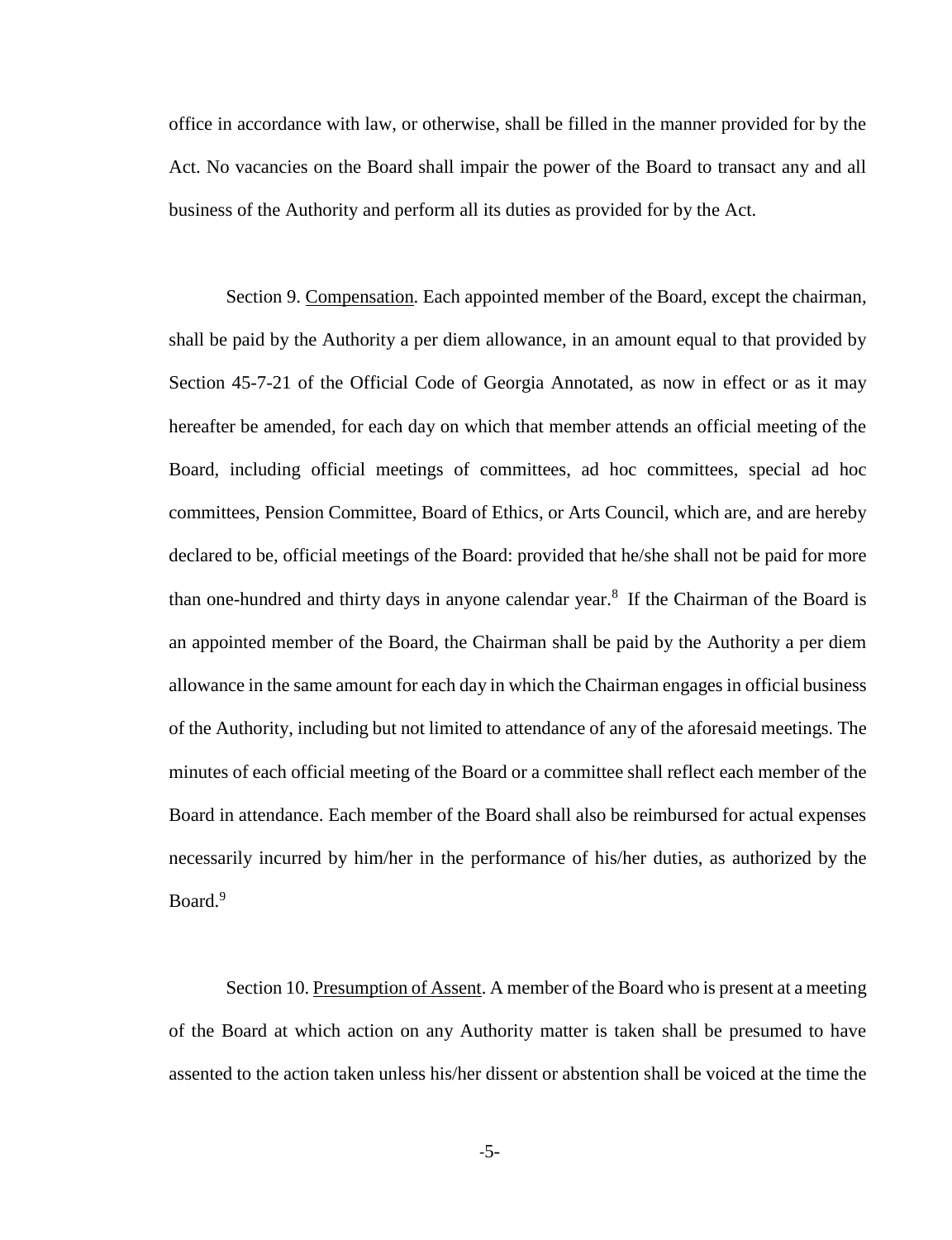vote is taken with the request that his/her dissent or abstention be entered in the minutes of the meeting, or unless he/she requests in writing prior to the approval of the minutes of the meeting, that his/her dissent or abstention be recorded; provided, however, that no member shall be permitted to dissent or abstain after the meeting if the dissent or abstention would have the effect of changing the result of the vote.

Section 11. Parliamentary Rules. Except where inconsistent with the Act or these bylaws, Robert's Rules of Order, as from time to time revised, shall govern the proceedings of the Board and its committees.

Section 12. Recusal from Voting. A Board Member who qualifies for a public office shall recuse themselves from voting on any and all matters to come before the Board from the time of their qualification until the election.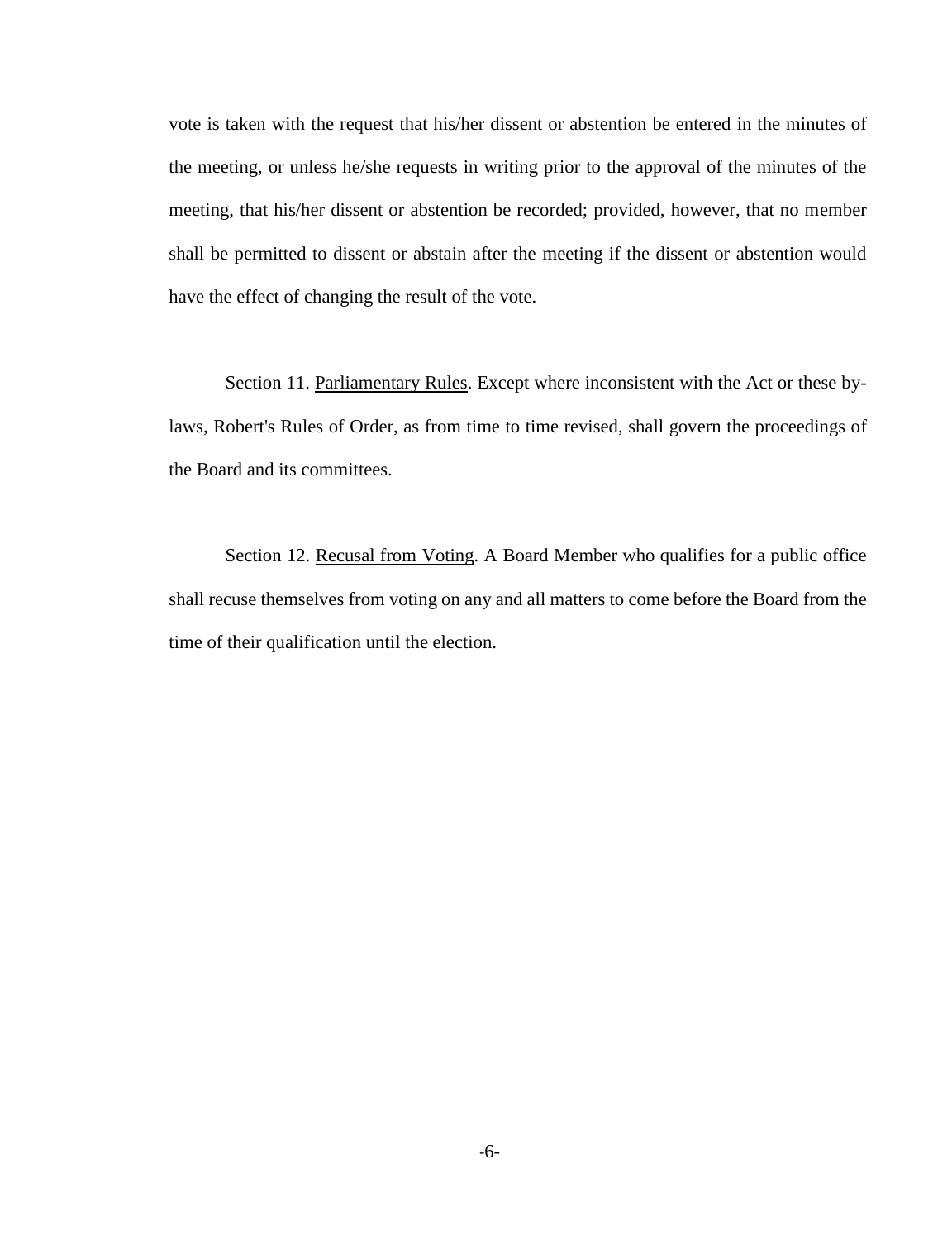#### **ARTICLE III**

#### **Officers, Agents and Employees**

Section 1. Number.

(a) Officers of the Board. The officers of the Board shall be elected by the Board from among its members and shall be a Chairman, a Vice-chairman, a Secretary and a Treasurer. A Board member may hold only one office on the Board at any one time.<sup>10</sup>

(b) Non-Board Member Officers. A General Manager/CEO of the Authority shall be appointed and employed, as needed, by the Board<sup>11</sup> as an officer of the Authority. Such General Manager/CEO of the Authority shall not be a member of the Board. The Board at any time and from time to time may also appoint such other officers as it shall deem necessary, including but not limited to, an Assistant Secretary and an Assistant Treasurer, who shall hold their offices for such terms as shall be determined by the Board and who shall exercise such powers and perform such duties as shall be determined from time to time by the Board; provided, however, that while any bonds issued by the Authority remain outstanding, the powers, duties or existence of its officers, employees, or agents shall not be diminished or impaired in any manner that will affect adversely the interest and the rights of the holders of such bonds.<sup>12</sup> Any two or more of the offices above named, or appointed from time to time by the Board, as provided in this subsection 1(b) of this Article III, may be held by the same person but no officer shall act in a dual capacity in the execution of any Authority document requiring multiple signatures; provided further, that no person may hold the office of General Manager/CEO of the Authority and any other office of the Authority at the same time. Non-Board member officers shall not be members of the Board or related to any Board member.<sup>13</sup>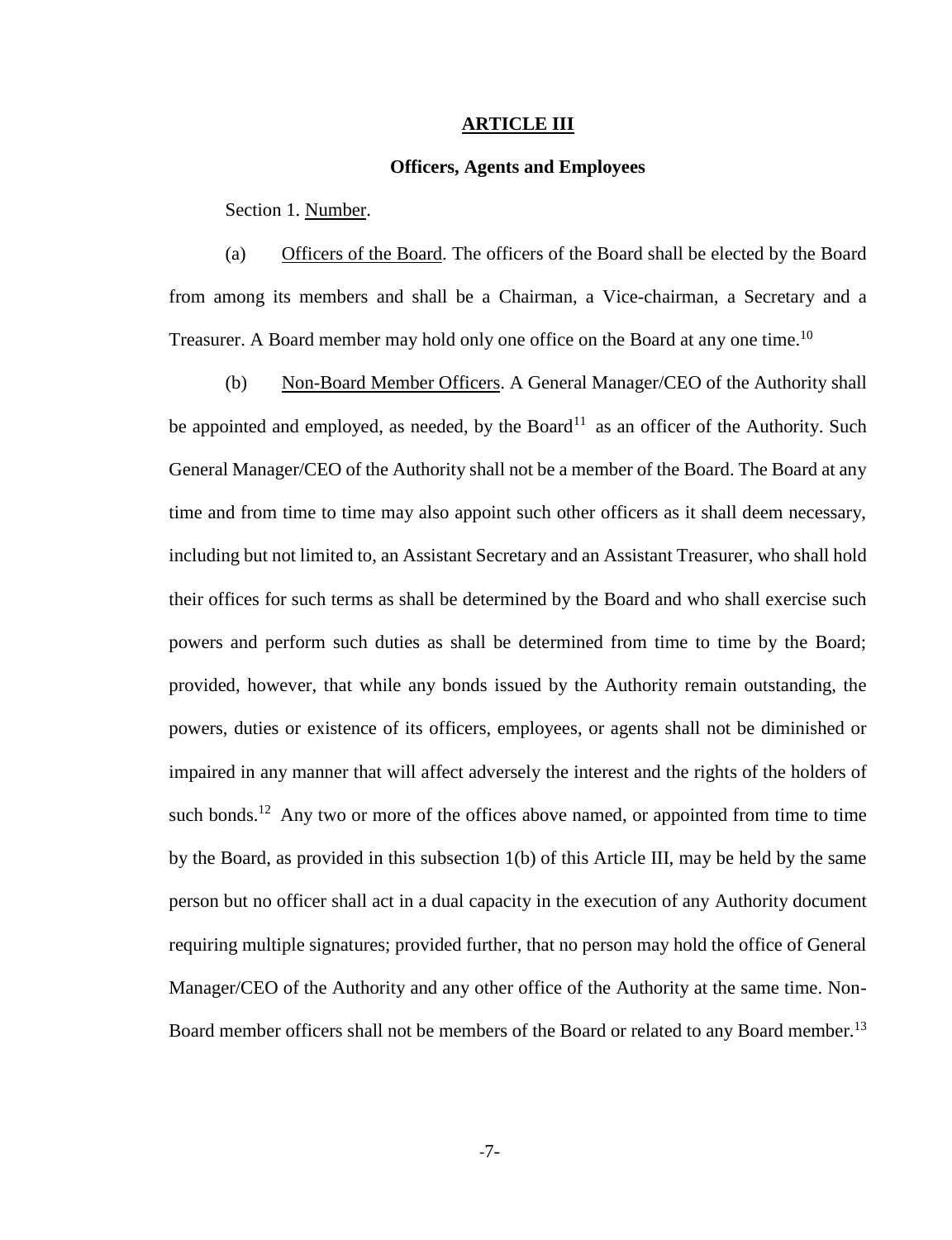Section 2. Election and Term of Office.

(a) Board Member Officers. The officers of the Board to be elected from among the members of the Board shall be elected annually at a December meeting of the Board for terms to expire on December 31 of the succeeding year.<sup>14</sup> The Board shall elect three of its members to serve as a nominating committee for officers of the Board at a November meeting of the Board. The nominating committee shall not be a standing committee, ad hoc committee, or special ad hoc committee under the provisions of these by-laws. The Chairman of the Board, or another member designated by the Chairman, shall preside at the election. If the election of officers shall not be held at a December meeting, such election shall be held as soon thereafter as is convenient to the Board. Each officer of the Board shall hold office until his successor shall have been duly elected or until his earlier death, resignation, disqualification, incapacity to serve, or removal in accordance with law.

(b) Non-Board Member Officers. The Non-Board Member officers of the Authority shall be appointed by the Board and shall hold office for such term or period of time as the Board may prescribe and contract.

Section 3. Removal. Any officer, agent or employee of the Authority appointed and employed by the Board may be removed by the Board whenever in its judgment the best interest of the Authority will be served thereby, but such removal shall not prejudice the contract rights, if any, of the person so removed. Appointment or employment of an officer, agent, or employee shall not of itself create any contract rights.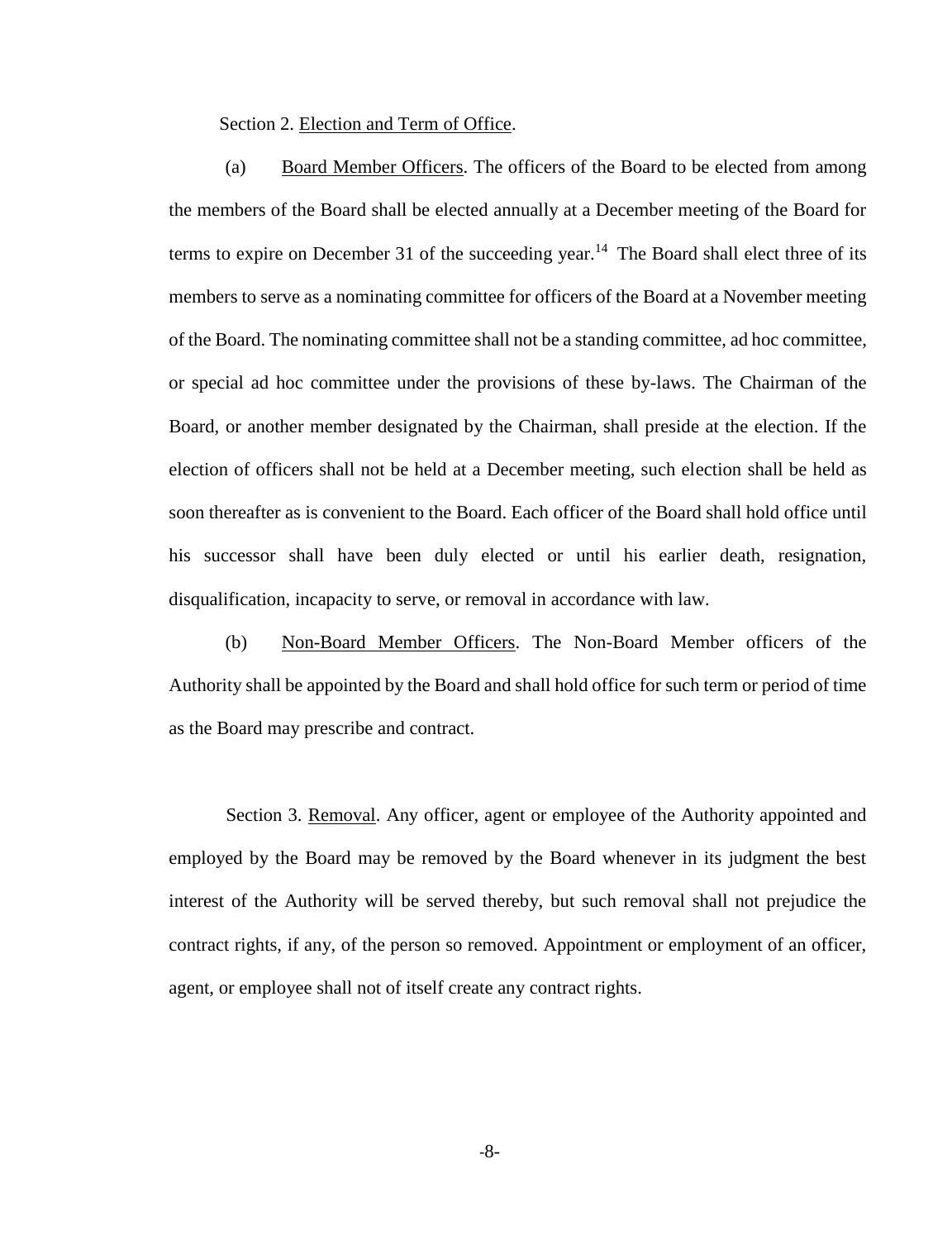Section 4. Vacancies. A vacancy in any office of the Authority because of death, resignation, disqualification, incapacity to serve, removal from office in accordance with law, or otherwise, may be filled by the Board, such appointment by the Board to continue until the expiration of the current term of office which has become vacant.

Section 5. Duties.

#### A. Board Member Officers

1. Chairman of the Board. The Chairman of the Board shall have the following powers and duties:

- (a) He/She shall preside, when present, at all meetings of the Board.
- (b) He/She may suspend or remove any officer of the Authority, subject to ratification or reinstatement by the Board of Directors, whenever in his/her judgment the best interest of the Authority would be served thereby.
- (c) He/She shall determine by inspection and investigation if all orders and resolutions promulgated by the Board are being carried into effect, and shall report from time to time his/her findings to the Board.
- (d) He/She may sign and execute for and on behalf of the Authority, all contracts of insurance, bonds, deeds, mortgages, debentures, contracts, or any other instruments or documents of whatever nature which the Board has authorized to be executed and may adopt a facsimile signature to be utilized for such purposes.
- (e) He/She shall perform, in general, all duties incident to the office of Chairman of the Board, and such other duties as may be prescribed by these bylaws or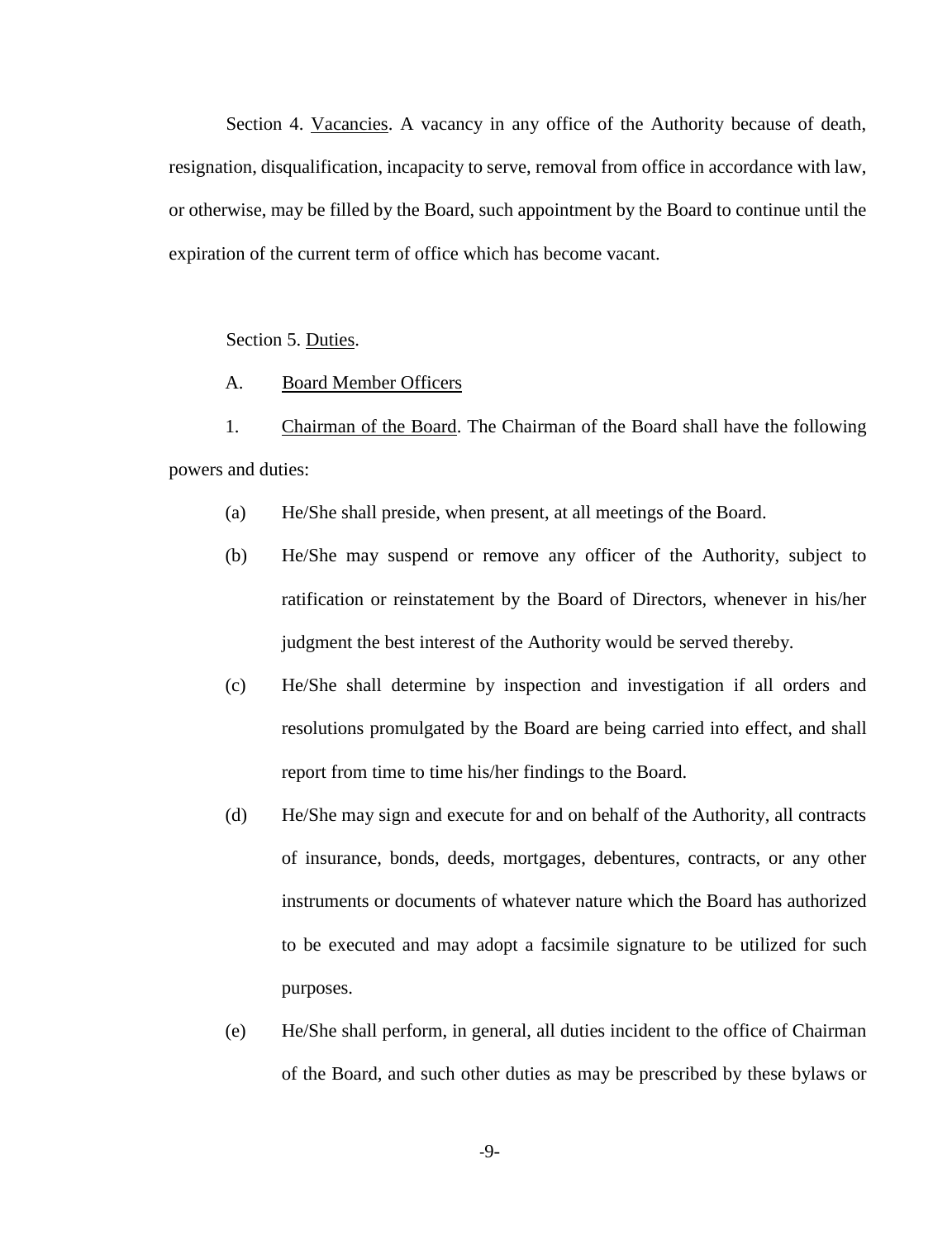assigned to him/her by the Board from time to time.

2. Vice-Chairman of the Board. The Vice-Chairman of the Board shall have the power and authority of the Chairman and shall perform the duties of the Chairman in case of disability or absence of the Chairman, or when requested to perform such duties by the Chairman and shall perform such other duties as may from time to time be assigned to him/her by the Chairman or by the Board.

3. Secretary of the Authority. The Secretary of the Authority shall have the following powers and duties:

- (a) He/She shall, as may be necessary or appropriate, execute or affix the seal of the Authority to all contracts of insurance, bonds, deeds, mortgages, debentures, contracts, or any other instruments or documents of whatever nature which the Board has authorized to be executed or which any Board member, officer of staff member of the Authority has authority to execute, and attest to same. The Secretary may adopt a facsimile signature to be utilized for such purposes.
- (b) He/She shall perform, in general, all the duties incident to the office of the Secretary, and such other duties as may from time to time be assigned to him/her by the Board.
- (c) An Assistant Secretary of the Authority shall have the authority when appointed to perform all the duties and exercise all the powers of the Secretary in case of the absence or disability of the Secretary, or upon request of the Chairman or the Secretary.
- 4. Treasurer of the Authority. The Treasurer of the Authority shall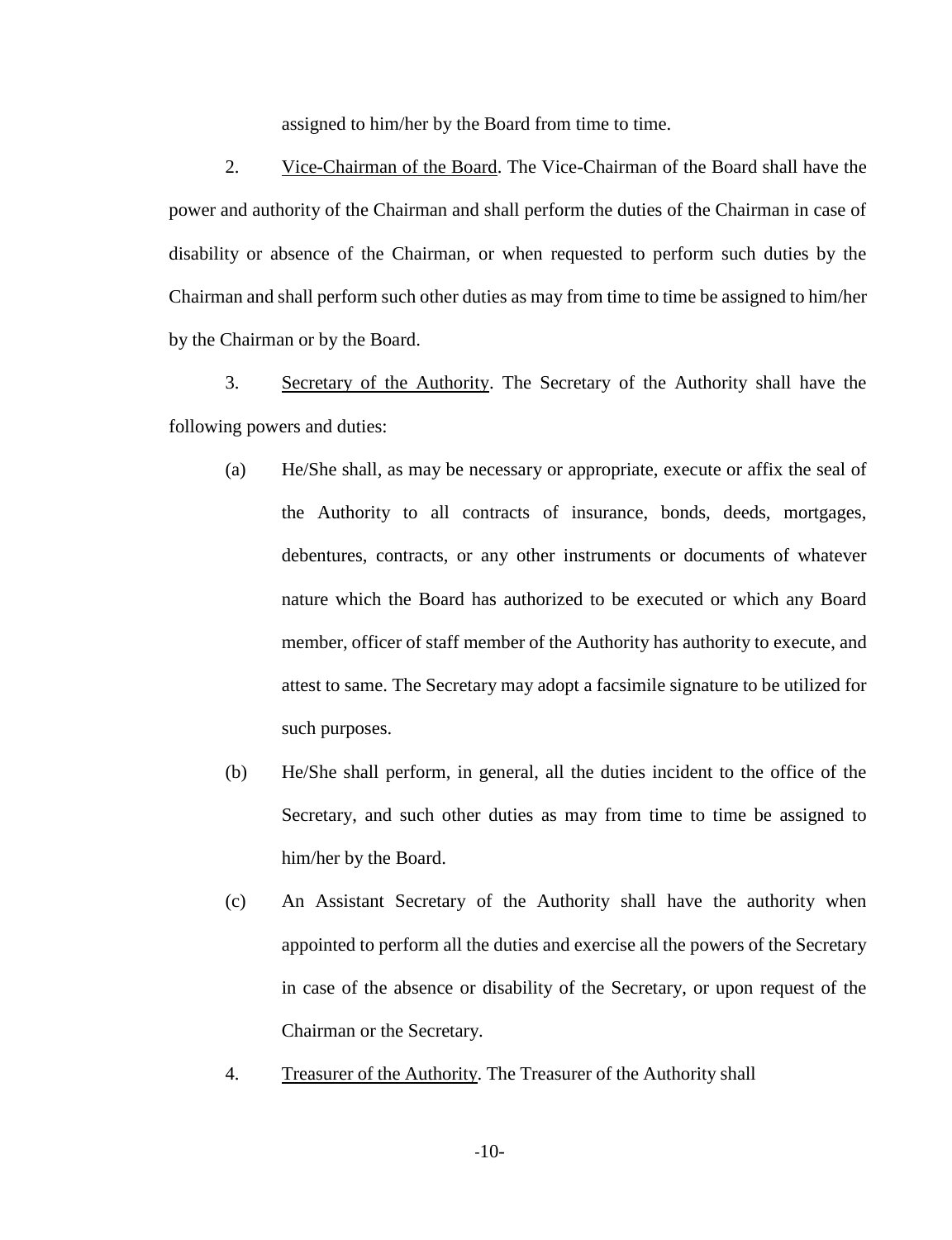have the following powers and duties:

- (a) He/she shall give a corporate surety bond for the faithful performance of his duties as Treasurer<sup>15</sup> in such sum and with such security or securities as the Board shall determine.
- (b) He/She shall perform, in general, all the duties incident to the office of Treasurer, and such other duties as may from time to time be assigned to him/her by the Board.
- (c) An Assistant Treasurer of the Authority shall have the authority when appointed to perform all the duties and exercise all the powers of the Treasurer in case of the absence or disability of the Treasurer, or upon request of the Chairman or the Treasurer.

B. General Manager/CEO. The General Manager/CEO of the Authority shall be a full-time employed officer of the Authority and shall have all the power and authority delegable to him/her in accordance with law, including but not limited to, the following:

- (a) He/She shall have general and active supervision of the business and affairs of the Authority, and shall be responsible for the administration of the Authority, including general supervision of the policies of the Authority and general and active supervision of the financial affairs of the Authority.
- (b) He/She shall have the power and authority to employ and discharge all personnel and shall have general superintendence and direction of all non-Board member officers and employees of the Authority and shall see that their respective duties are properly performed, provided, however, that he/she shall notify the Board in writing, of his/her proposed appointment of a member of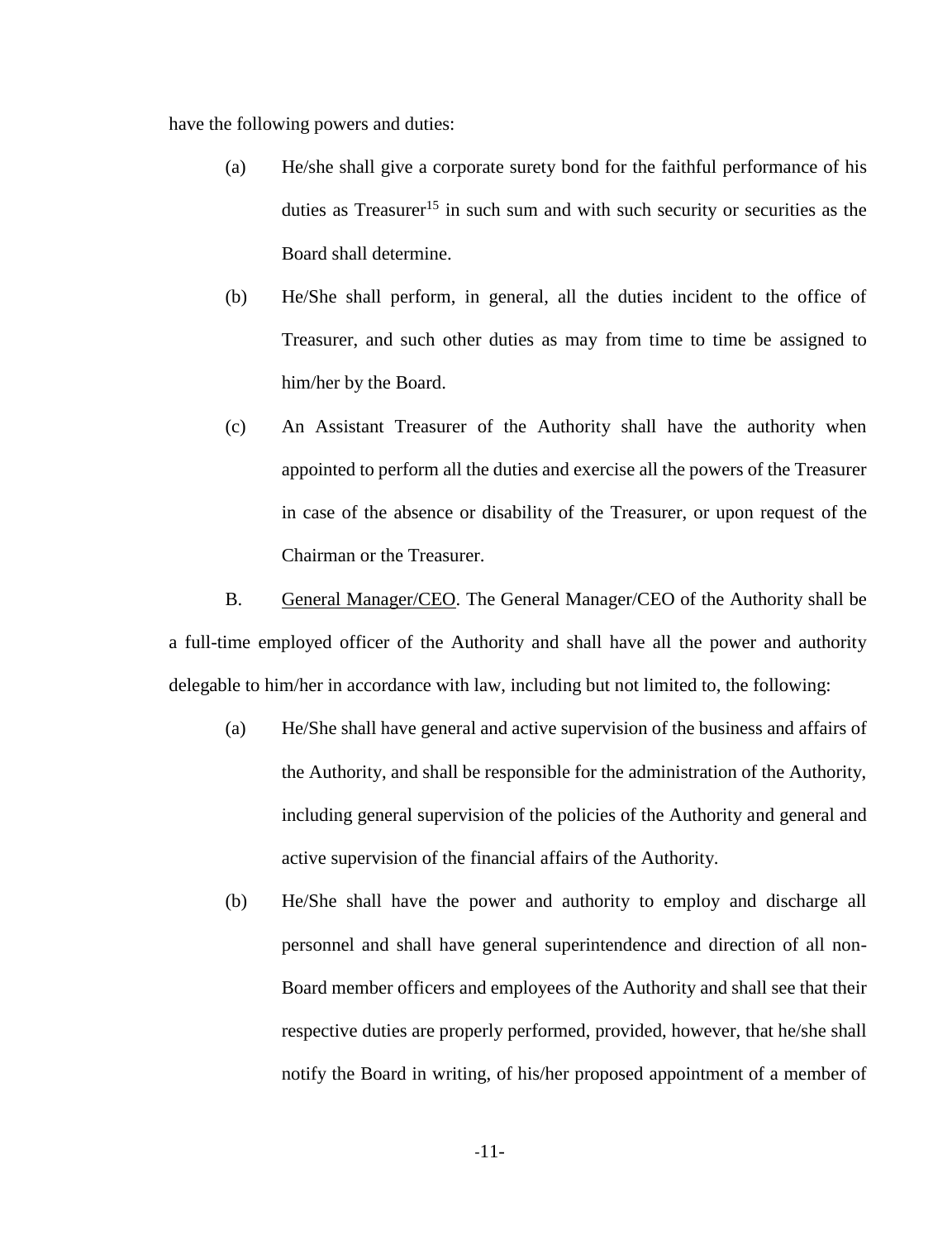the senior staff, at least five days before such appointment is effective.

- (c) He/She may enter into and execute for and on behalf of the Authority, all contracts of insurance, bonds, deeds, debentures, contracts or any other instruments or documents of whatever nature which require Board approval and which the Board has authorized to be executed without designating an authorized signatory therefor. In addition to and not in limitation of the foregoing, the General Manager/CEO shall have the power and authority to enter into and execute any and all instruments of whatever nature for and on behalf of the Authority in furtherance of the Authority's obligations and powers under the Act which involve the expenditure of less than \$200,000 by the Authority. The General Manager/CEO also is charged with the responsibility of presenting to the Board a recommended budget on a yearly basis with sufficient time for the Board to consider the proposal before adoption and public hearing of the final budget.
- (d) He/She shall have the power and authority without Board approval, but within budgetary limitations, to enter into and execute contracts for and on behalf of the Authority for construction, alterations, supplies, equipment, repairs, maintenance or services, involving less than \$200,000. He/She shall report to the Board the actions taken pursuant to this authority.
- (e) He/she shall have the power and authority to approve and execute change orders and to enter into and execute such amendments to any contract to which the Authority is a party as may be necessary or convenient to meet the Authority's needs, so long as the expenditures under any such contract as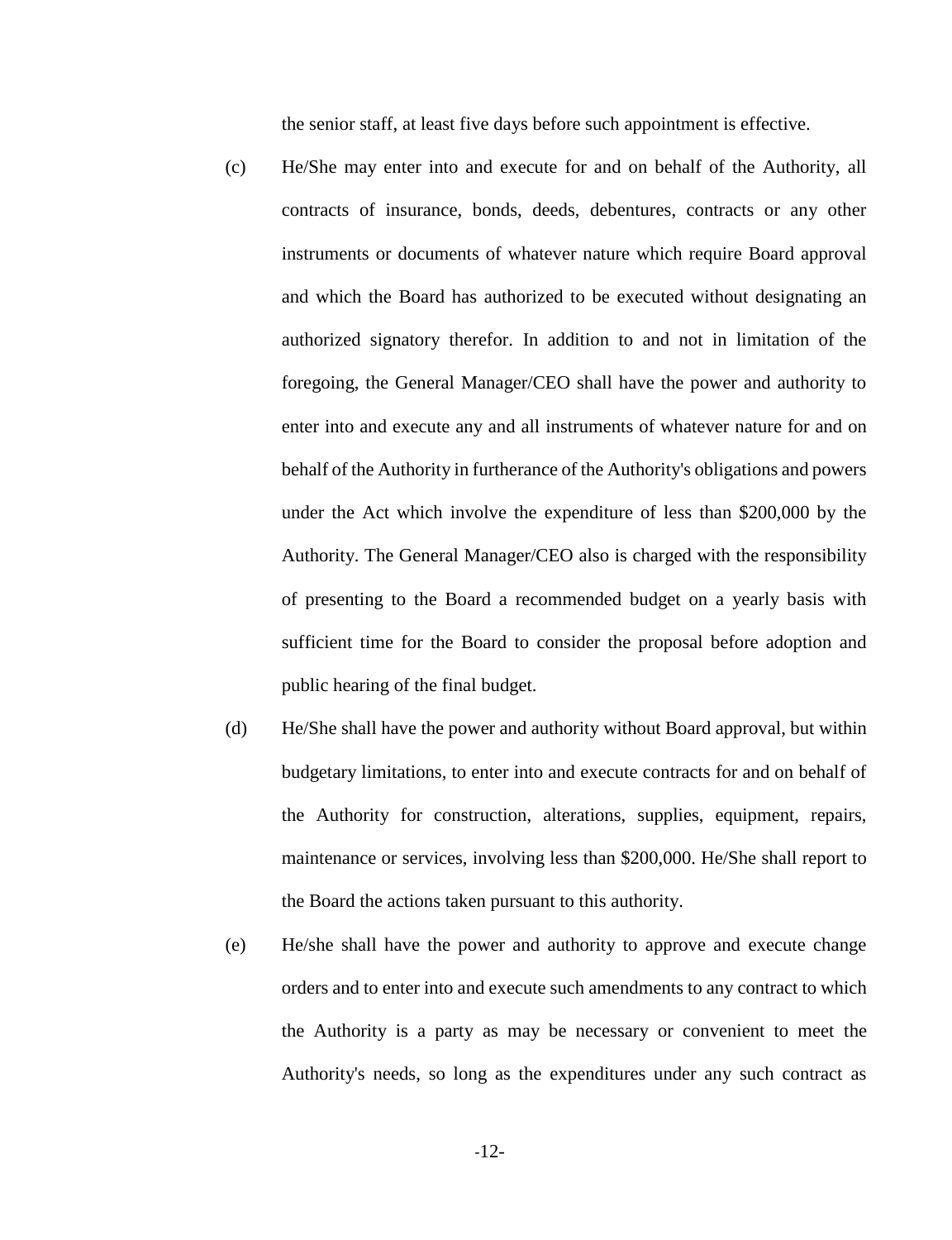amended do not exceed the amount authorized by the Board for expenditure with respect to any such contract. For these purposes and unless otherwise provided by resolution of the Board in any specific case, the amount authorized for each contract shall be the total price of the contract as awarded plus five percent (5%) of such contract price. Together with the report required by subparagraph (d) of this paragraph, the General Manager/CEO shall report any action taken pursuant to this authority that will add more than \$200,000 to the total price under any contract.

- (f) He/She shall have the power and authority to waive the competitive bidding requirements of the Act if he/she determines that an emergency directly and immediately affecting customer service or public health, safety or welfare requires immediate delivery of supplies, materials, equipment or services; provided, however, that a record explaining the emergency shall be submitted to the Board at its next regular meeting and thereafter kept on file.<sup>16</sup>
- (g) He/She shall have the power and authority to accept and approve performance by any contractor under any contract with the Authority, except with respect to final acceptance of construction contracts.
- (h) He/She shall have the power and authority to adopt procedures and guidelines to administer, supervise, and coordinate all projects developed by the Authority and he shall have general supervisory control over all relationships between the Authority and its contractors.
- (i) He/She shall have the power, authority and duty to institute suits on behalf of the Authority and to defend suits brought against the Authority. The General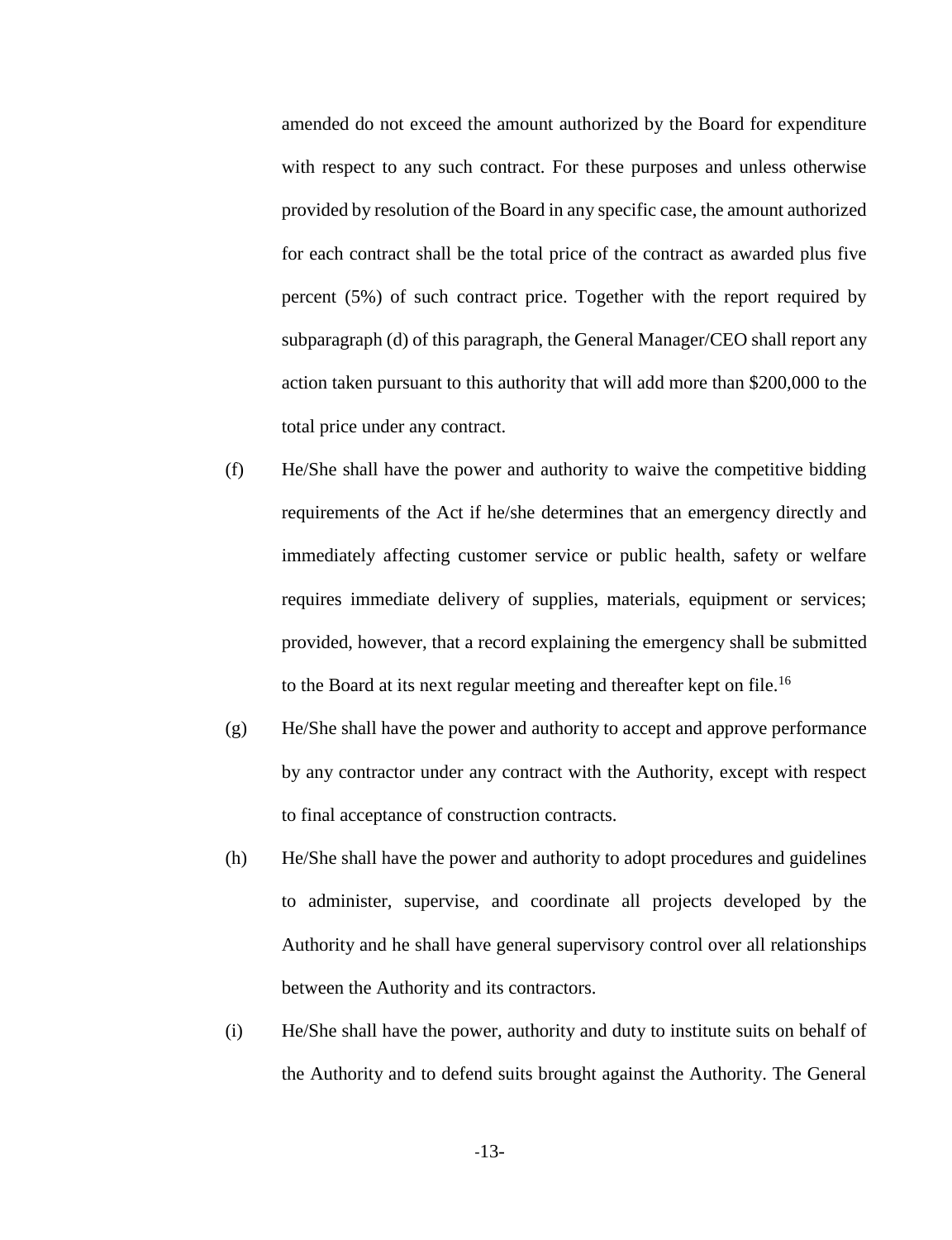Manager/CEO shall notify the Board prior to the filing of any lawsuit against the local governments that are signatories to the Rapid Transit Contract and Assistance Agreement.

- (j) He/She shall have the power, authority and duty to coordinate the development of all data, plans and information with regard to the development, utilization and improvement of mass transportation in urban areas and in the metropolitan area.
- (k) He/She shall have the power and authority to sign on behalf of the Authority any and all checks, drafts, notes or other orders for the payment of money issued in the name of the Authority and to adopt a facsimile signature to be utilized for such purposes.
- (l) He/She shall have the power and authority to establish, transfer, or discontinue petty cash, capital grant, payroll and any other special accounts as he/she deems necessary and convenient to the sound management of the Authority's financial affairs. Bank depositories shall be selected by the Board pursuant to specific resolutions from time to time.
- (m) He/She shall have such other powers and perform such other duties as are specifically imposed upon him/her by law.
- (n) He/She shall perform, in general, all duties incident to the office of General Manager/CEO, and such other duties as may from time to time be prescribed by the Board.
- (o) Whenever the term General Manager/CEO appears in these by-laws, it shall include his/her designee who shall have, within the limits of the authority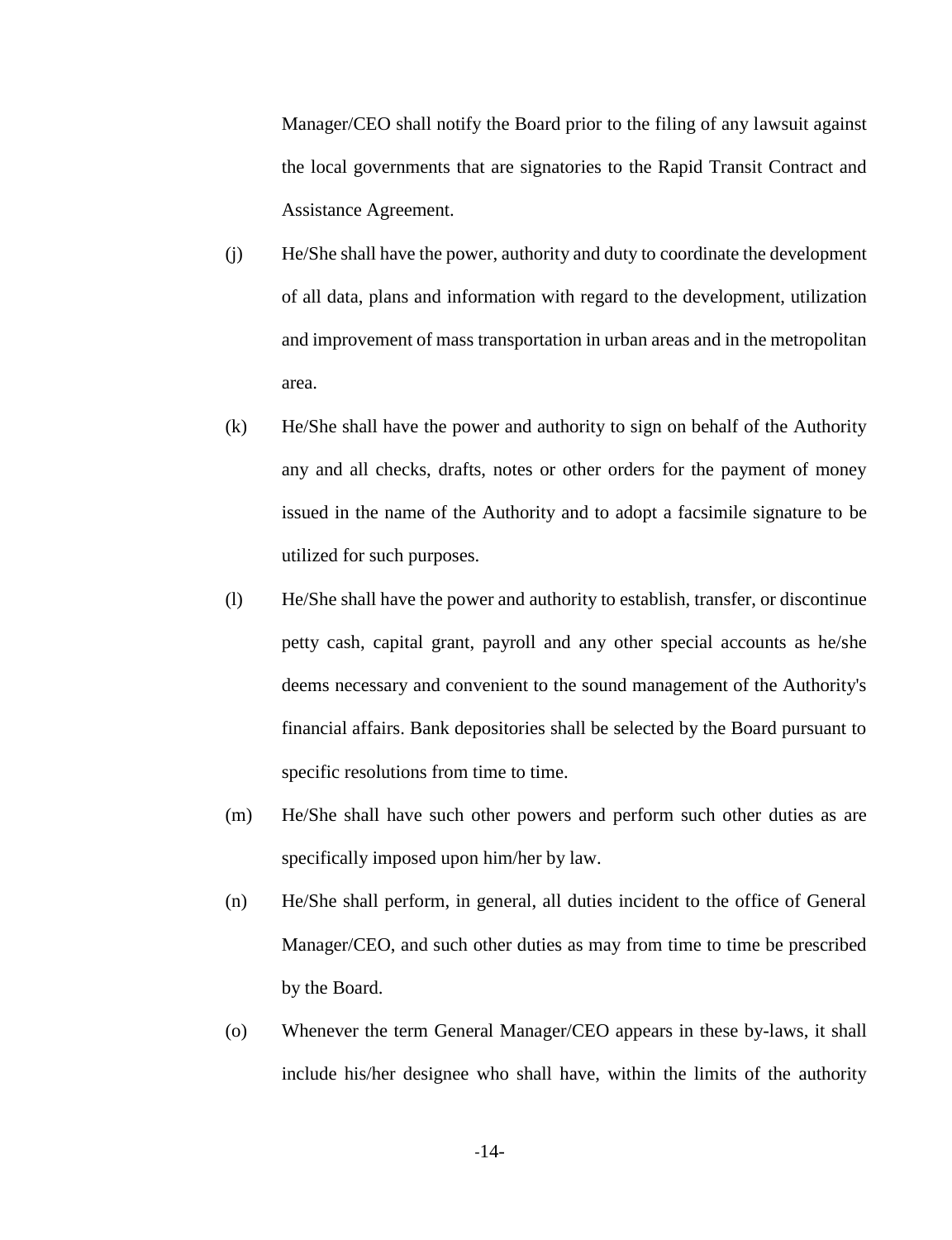delegated to him/her in writing by the General Manager/CEO, the same power and authority to act as the General Manager/CEO. The General Manager/CEO shall maintain a permanent record of all such delegations of authority and power.

#### C. General Counsel.

- (a) The Authority shall retain a General Counsel who shall not be a member of the Board nor an officer of the Authority. The General Counsel shall be ultimately responsible for all legal proceedings and affairs of the Authority and shall have general supervisory professional responsibility for all the Authority's legal affairs, except as limited by the Authority. The General Counsel shall advise and consult with the Authority on legal matters in all areas of concern to the Authority as is required from time to time.
- (b) The General Counsel shall perform, in general, all the duties necessary to assure that the Authority acts within its legal and fiduciary responsibilities and such other duties as may from time to time be required in order to fulfill its responsibilities.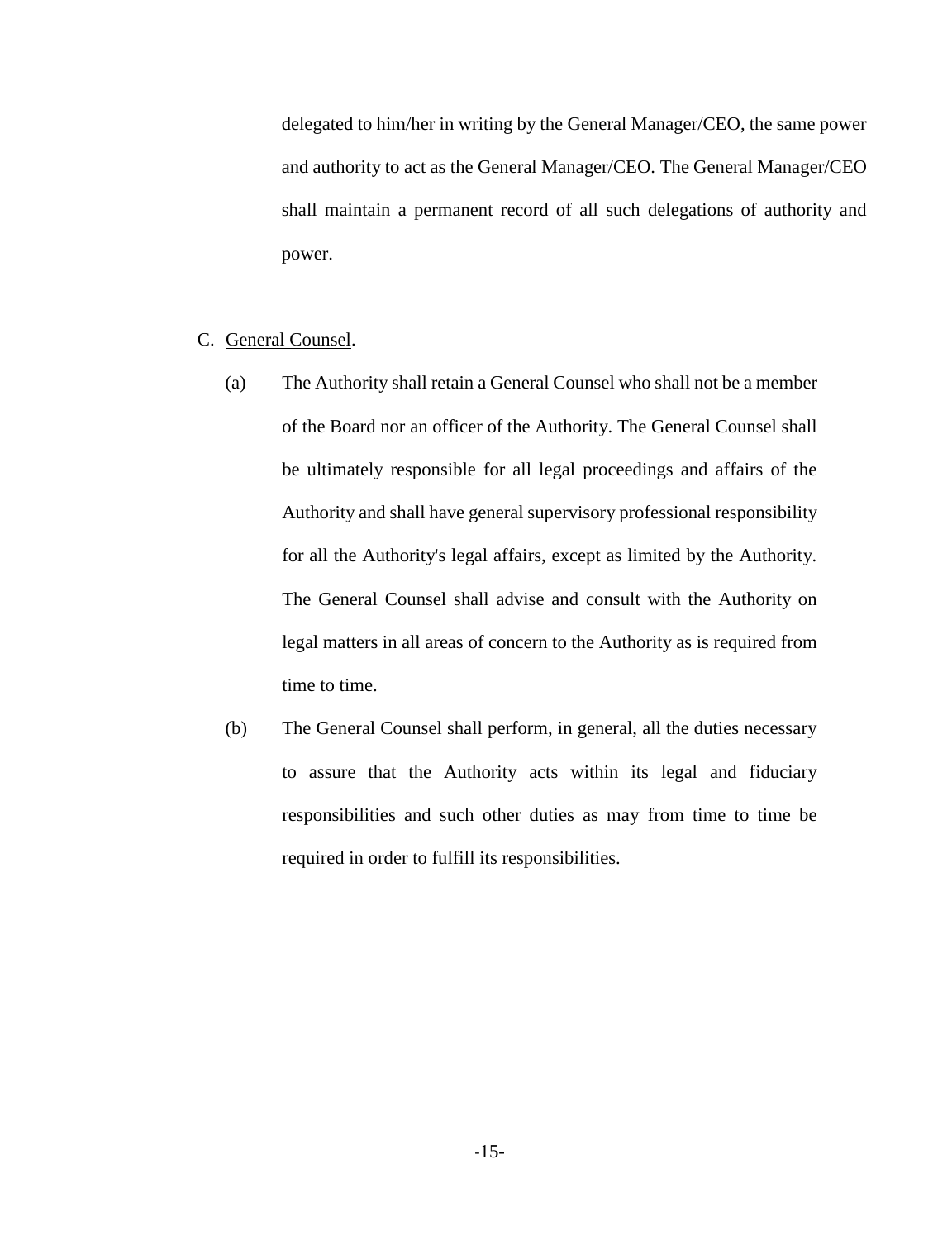#### **Article IV**

#### **Committees**

Section 1. Standing Committees

- (a) Establishment. The Authority shall have the following standing committees: Business Management Committee, Operations and Safety Committee, Planning and Capital Programs Committee, External Relations Committee and Audit Committee, each of which shall consist of two or more members of the Board, one of whom shall be designated as Committee Chair, as may be appointed by the Chairman of the Board.
- (b) Term of Office. The initial members of each standing committee shall serve from the time of appointment until the end of the calendar year of their appointment. Members thereafter shall serve by appointment of the Chairman for terms of one calendar year each, unless such member is disqualified, dies, resigns, or is removed from such committee or his regular office in accordance with law.
- (c) Duties. Each standing committee shall conduct official meetings to approve its reports and recommend action to the Board. Each such committee shall have the responsibility to become informed of and report from time to time to the Board with regard to the activities, functions or areas set opposite the name of the committee below:

*The Planning and Capital Programs Committee*. This Committee shall oversee all matters relating to capital programs, system expansion and innovations including program delivery, planning, project and contract management,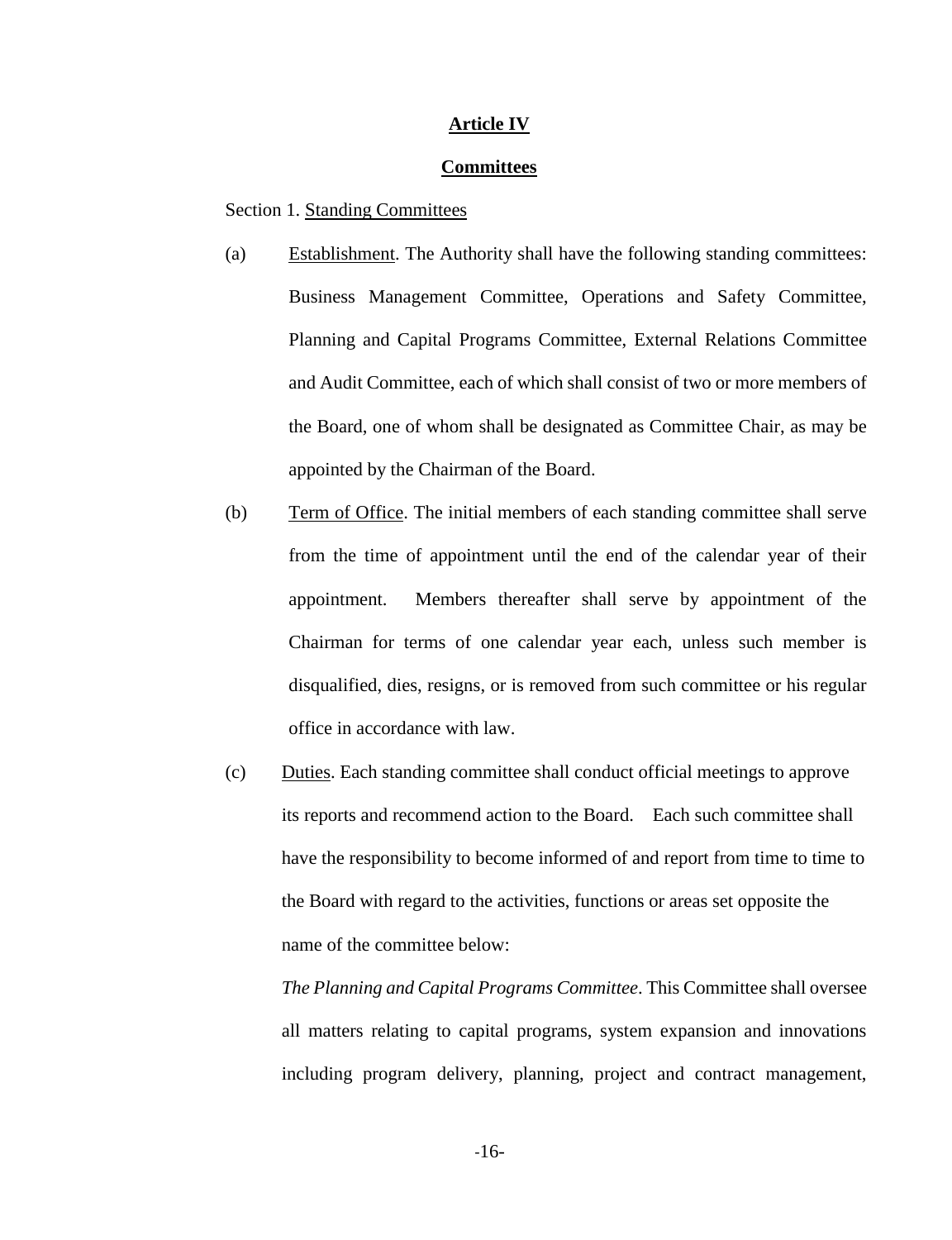infrastructure, systems engineering, architecture and design and shall receive quarterly briefings on capital projects. This Committee shall be responsible for the approval of the MARTA Service Standards annually. This Committee shall also oversee transit-oriented development and real estate and shall be provided an annual written report and briefing on transit-oriented development.

*The External Relations Committee.* This Committee shall oversee all matters affecting the external relationships of the Authority and shall deal with the functions of Public Engagement, Communications, Government and Community Affairs, Marketing, Advertising and Sales, Digital Media and ArtBound.

*The Business Management Committee*. This Committee shall oversee all matters affecting the business relationships and strategic priorities of the Authority including Finance, Human Resources, Information Technology, Legal, Contracts and Procurement and Diversity and Inclusion. Each area overseen by this Committee shall provide semi-annual briefings except for Finance which shall provide a monthly written report and quarterly briefings. *The Operations and Safety Committee*. This Committee shall oversee the functions of all Transit Operations, including rail, bus and mobility, and all matters relating to the System Safety Security and Emergency Management, including safety and quality assurance, information security ops and Police. This Committee will be provided with a briefing on one of these areas at each of its meetings.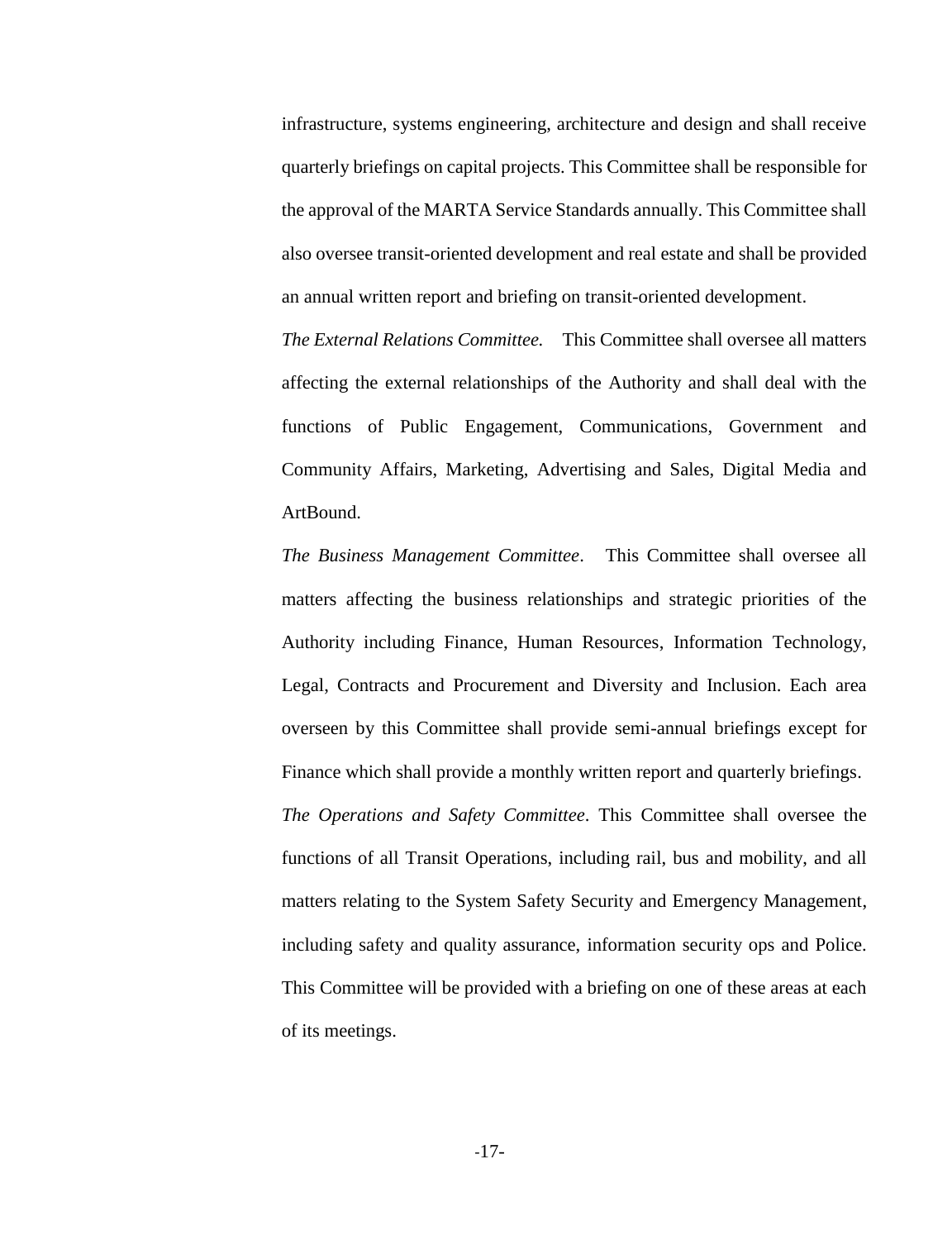*The Audit Committee*. This Committee shall oversee the function of Audit, including Internal Audit.

Nothing in this Section 1 of this Article IV shall be deemed in any way to diminish or otherwise interfere with the responsibility of the General Manager/CEO for the selection, supervision and discharge of employees of the Authority.

(d) Ex officio members. All members of the Board shall be ex officio members of each standing committee, entitled to all privileges thereof including the right to vote.

#### Section 2. Ad Hoc Committees.

- (a) Establishment.
- 1) Generally. The Chairman may designate one or more ad hoc committees, each of which shall consist of two or more members of the Board, one of whom shall be designated as chairman, and such other persons as the Chairman shall determine. Each ad hoc committee shall have the powers, authority, and duties as provided by the Chairman and shall report to the Board any action taken by the committee. Each ad hoc committee shall hold official meetings to approve its report and make its recommendations to the Board. The Secretary or Assistant Secretary shall cause the minutes of the meeting at which the Chairman designates any such ad hoc committee to reflect the establishment thereof, its powers, duties, membership and such other instructions and information stated by the Chairman to be included therein.
- 2) Special Ad Hoc Committees. The Chairman may designate one or more special ad hoc committees for the purpose of conducting such official public hearings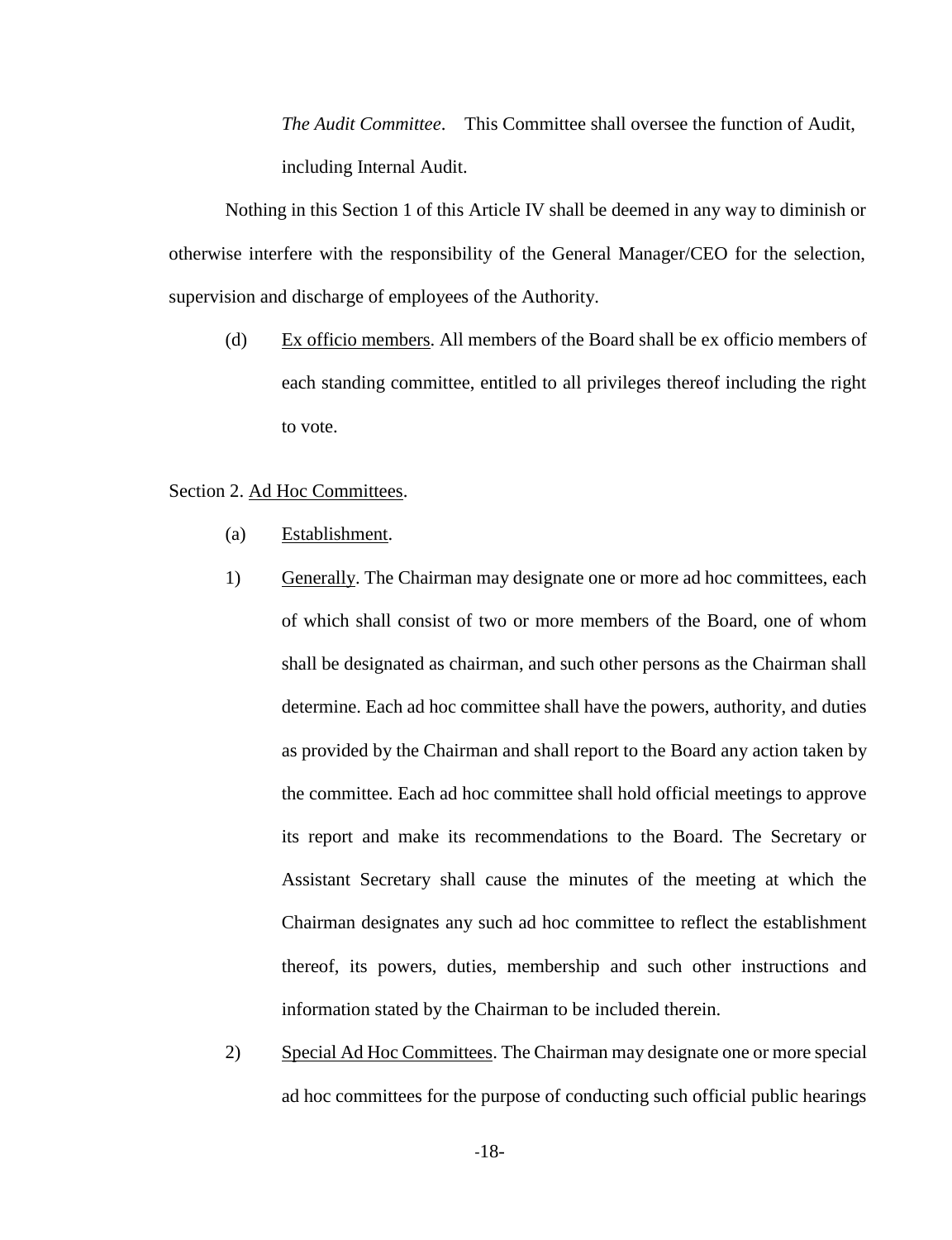as may be required or permitted by law. Each special ad hoc committee shall consist of one member of the Board, and the presence of this member shall constitute a quorum sufficient to convene and conduct any public hearing. The Secretary or Assistant Secretary shall cause the minutes of the meeting at which the Chairman designates any special ad hoc committee to reflect the establishment thereof, the public hearing to be held and any other instructions and information stated by the Chairman to be included therein. Each special ad hoc committee shall report to the Board the results of each public hearing, and the special ad hoc committee shall be terminated and dissolved upon such report.

- (b) Term of Office. Unless a different term is established by the Chairman, each member of an ad hoc committee shall continue from the time of his/her appointment as such until the end of the calendar year of his/her appointment or reappointment as the case may be, and until his/her successor is appointed or until the committee shall be sooner terminated, or until such member is disqualified, dies, resigns, or is removed from such committee by the Chairman or from his/her regular office in accordance with law.
- (c) Term of Existence. Each ad hoc committee shall be terminated and dissolved at the end of the calendar year, unless the term thereof shall be extended by the Chairman.
- (d) Ex Officio Members. Unless otherwise specified by the Chairman, all members of the Board shall be ex officio members of each ad hoc committee and special ad hoc committee, entitled to all privileges thereof including the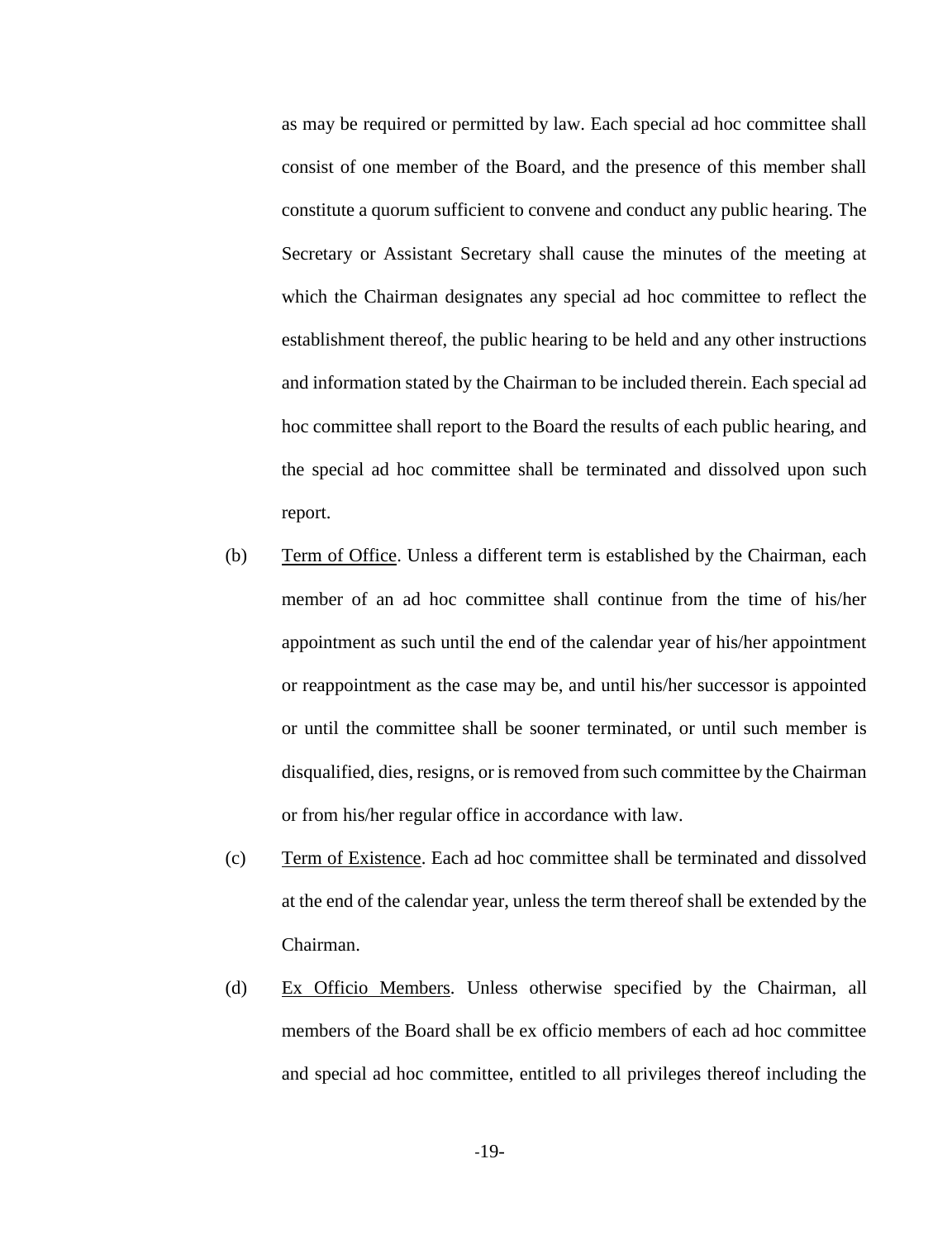right to vote.

Section 3. Miscellaneous Provisions.

- (a) Quorum. A quorum of a standing or ad hoc committee shall mean a majority of its members appointed by the Chairman of the Board and in accordance with Section  $I(a)$  or Section  $2(a)$  of this Article IV, but may consist of such members or ex officio members, or of both on any occasion. The act of the majority of regular or ex officio committee members present at a meeting shall be the act of the committee.
- (b) Meetings. Meetings of standing and ad hoc committees shall be held as frequently as may be required for the proper discharge of each respective committee's duties. The Secretary or Assistant Secretary of the Board shall give at least two days' written notice of regularly scheduled or special committee meetings in the manner prescribed in Article II, Section 5 of these by-laws. Except with respect to meetings which under applicable law may be held in closed session, the public shall be entitled to attend.<sup>17</sup>
- (c) Records of Committees. The Chairman of each standing and ad hoc committee shall cause the minutes of the meeting of the committee to be promptly recorded in a permanent manner, and the minutes and any documents and reports made a part of the minutes or referred to by the minutes, shall be open to public inspection, in accordance with applicable law and with reasonable rules and regulations prescribed by the Board.
- (d) Responsibility. The designation and establishment of any standing or ad hoc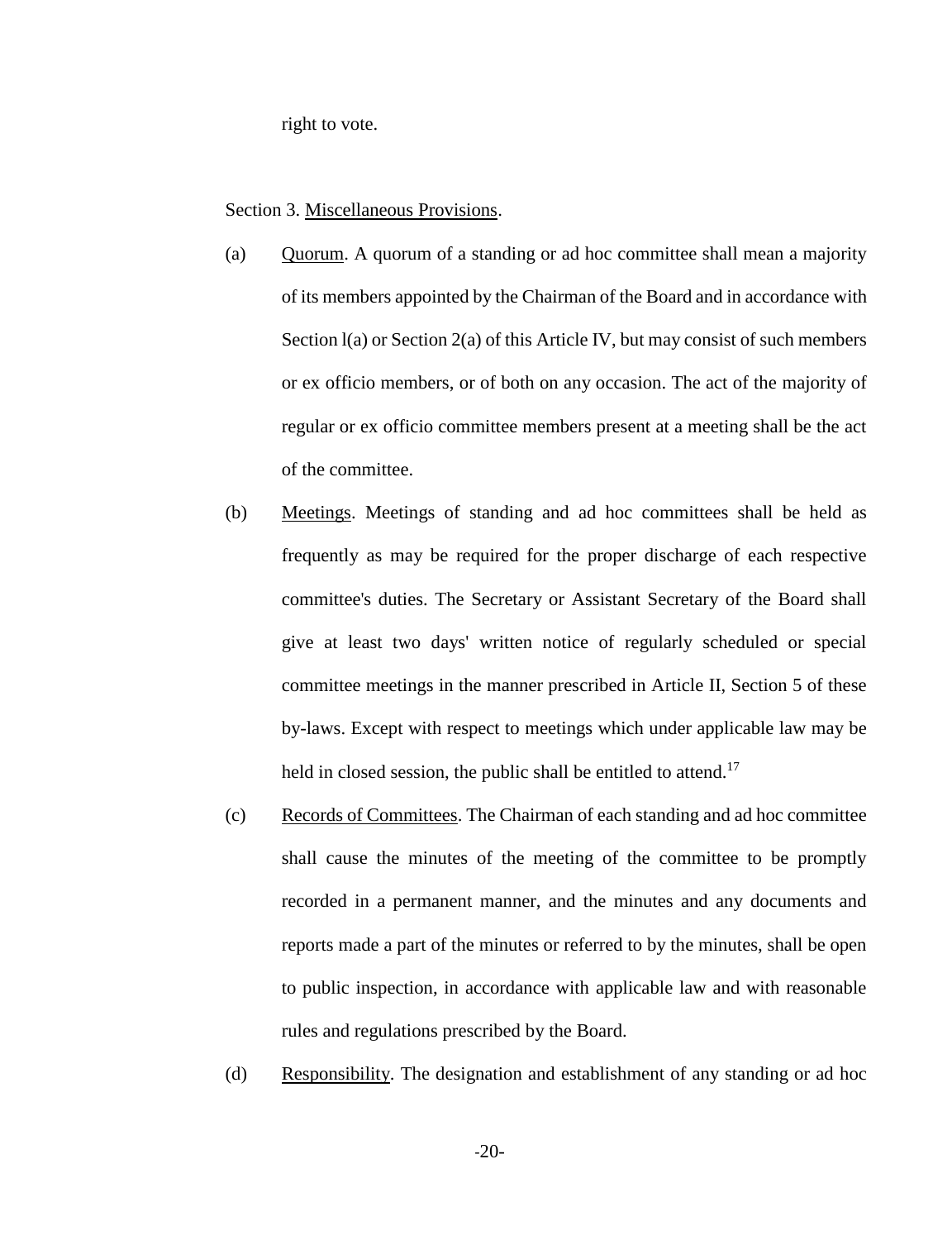committee and the delegation thereto of authority shall not operate to relieve the Board, or any individual Board member, of any responsibility imposed upon it or him/her by law.

(e) Rules. Each standing or ad hoc committee may make such rules for the conduct of its affairs as it may deem appropriate, not inconsistent with the Act, these by-laws, or the directives of the appointing authority.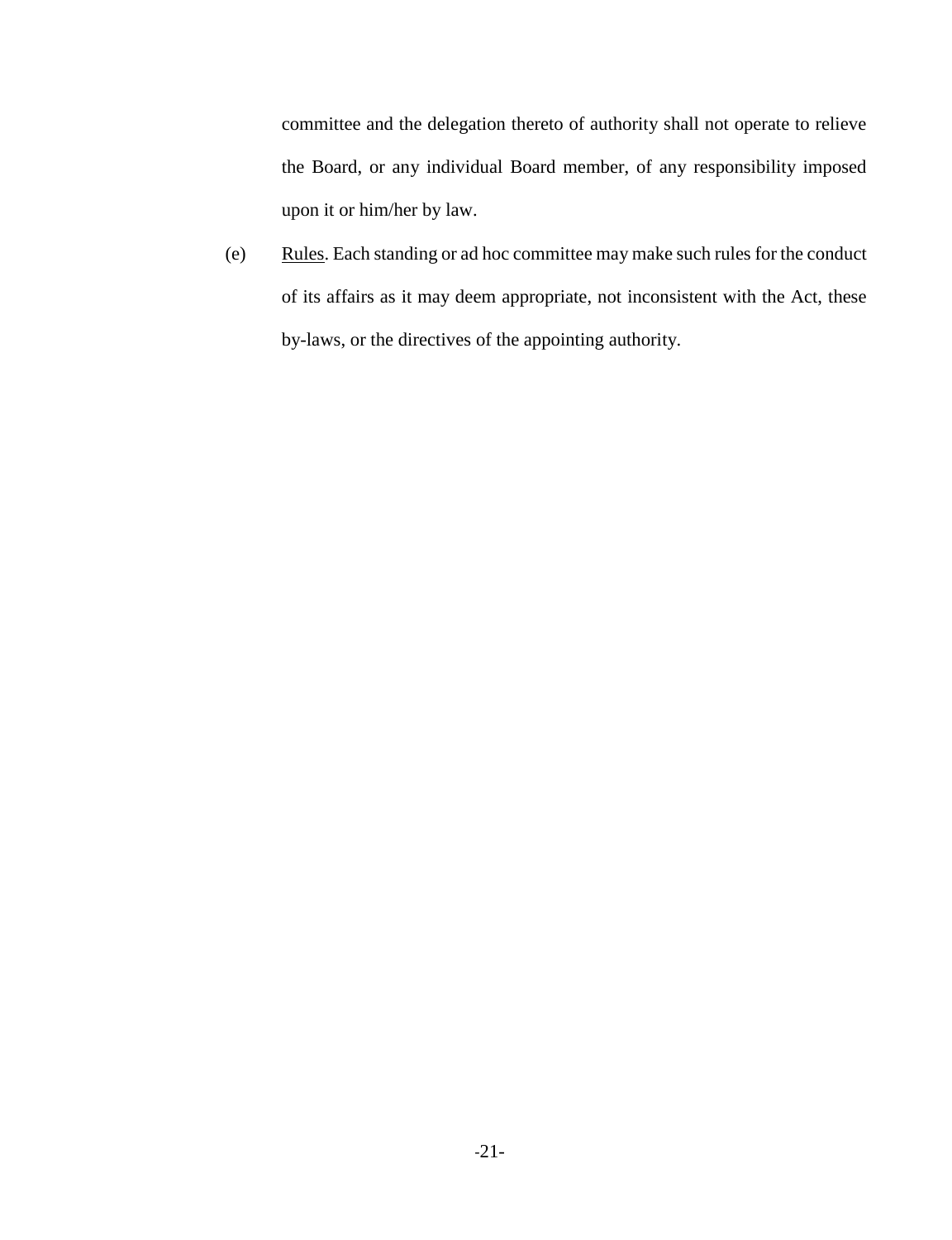#### **ARTICLE V**

#### **Contracts, Loans, Checks, Deposits and Audits**

Section 1. Contracts and Instruments. The Board may authorize any officer or officers, agent or agents of the Board or of the Authority, to enter into any contract or execute and deliver any instrument for and on behalf of the Authority, and such authorization may be general or confined to specific instances; provided, however, that nothing contained in this Article V, Section 1 of these by-laws shall in any way limit the power and authority conferred on the General Manager/CEO by Article III, Section 5.B. of these by-laws or on any other officers by Article III of these by-laws.

Section 2. Loans. No loans shall be contracted on behalf of the Authority, and no evidence of indebtedness shall be issued in its name, unless authorized by resolution of the Board.

Section 3. Checks, drafts, etc. All checks, drafts, notes or other orders for the payment of money issued in the name of the Authority, shall be signed by such officer or officers, agent or agents of the Authority and only in such manner as prescribed in these by-laws or as shall be determined from time to time by resolution of the Board; provided, however, that nothing contained in this Article V, Section 3 of these by-laws shall in any way limit the power and authority conferred on the General Manager/CEO by Article III, Section 5.B. of these bylaws.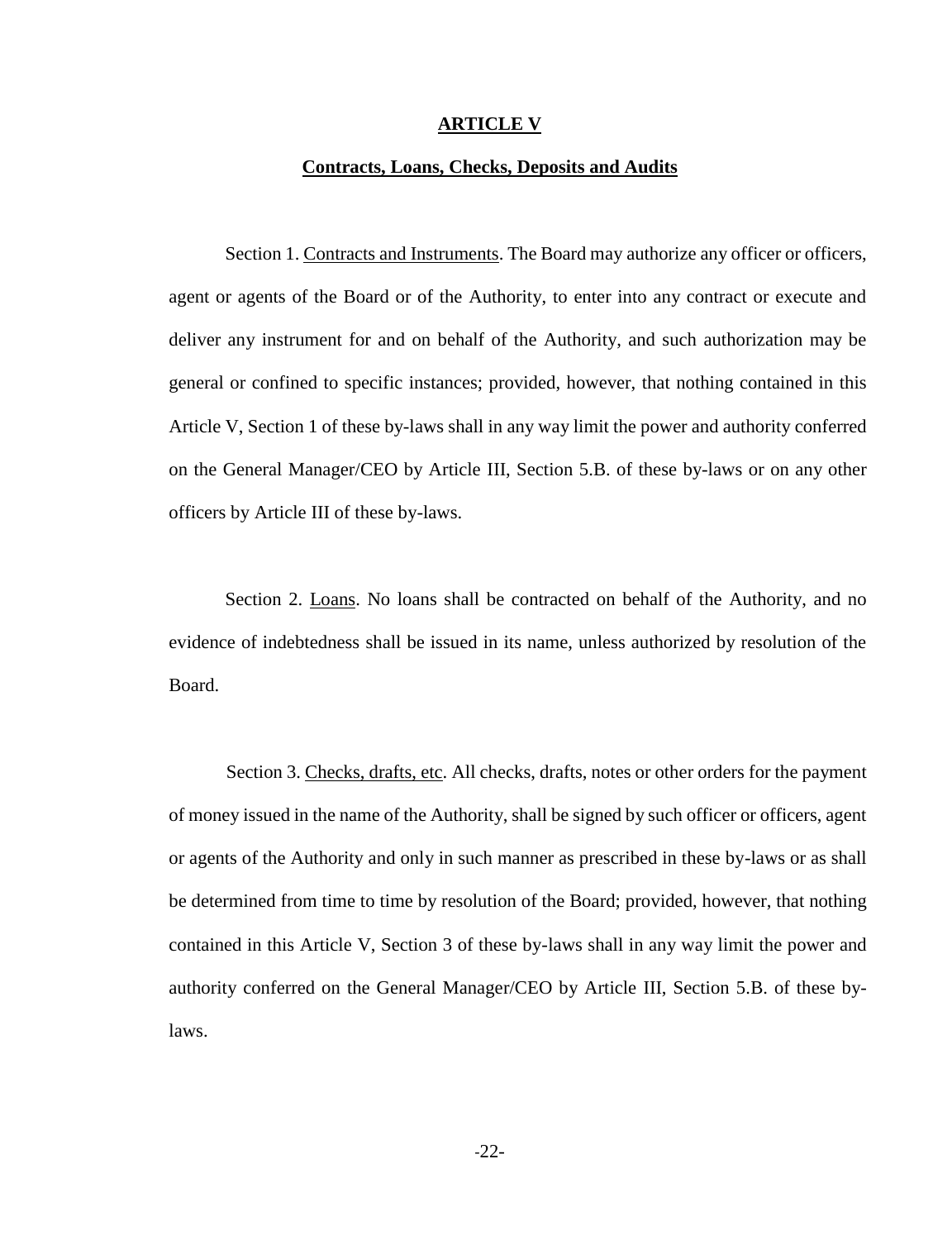Section 4. Deposits. All funds of the Authority, except petty cash, shall be deposited from time to time to the credit of the Authority in such banks, trust companies, or other depositories approved by the Board as the Board or General Manager/CEO of the Authority may direct in accordance with applicable law, or such funds of the Authority may be invested from time to time in such securities as the Board or General Manager/CEO may direct and prescribe.

Section 5. Audits. On or before the last day of the first month of its fiscal year, the Board shall annually employ a firm of independent certified public accountants licensed to practice in this State as auditors to make a continuous audit of the financial books, records, and accounts of the Authority. Such auditors shall have no personal interest directly or indirectly in the fiscal affairs of the Authority and shall be experienced and qualified in the accounting and auditing of public bodies. A contract of employment shall be executed with such auditors describing their duties, the period to be covered, the professional fees to be paid, the responsibilities of the Authority, and other appropriate matter. The contract shall be awarded on the basis of professional competence in the field of accounting and auditing for public bodies and subject to the rules of ethics of the American Institute of Certified Public Accountants.<sup>18</sup>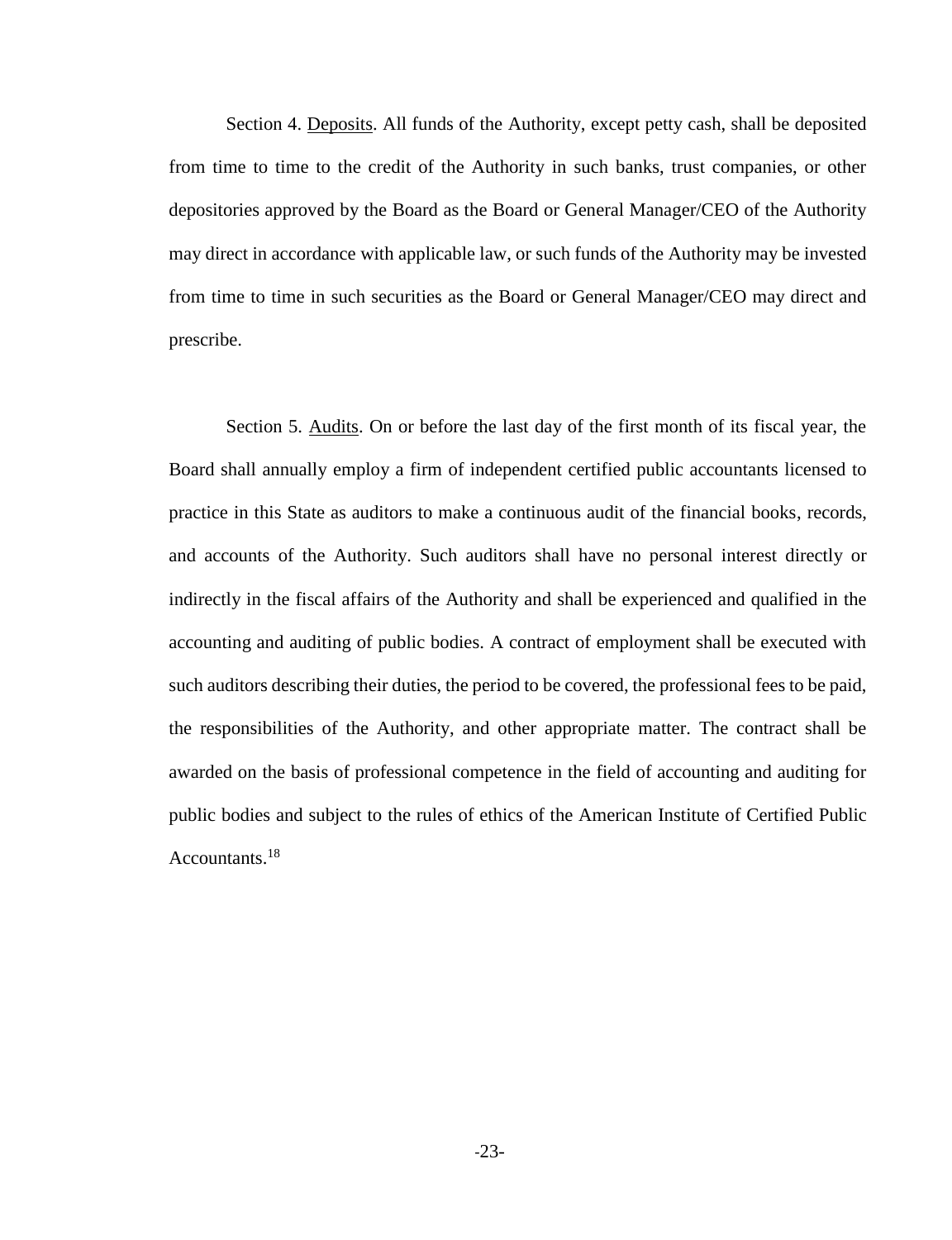#### **ARTICLE VI**

#### **Indemnification**

Section 1. General. Under the circumstances prescribed in Sections 3 and 4 of this Article VI, the Authority shall indemnify and hold harmless, to the extent such-person is not insured by a policy or policies of insurance, any person who was or is a party or threatened to be made a party to any threatened, pending, or completed action, suit or proceeding, whether civil, criminal, administrative or investigative (other than an action by or in the right of the Authority) by reason of the fact that he/she is or was a member of the Board, officer or employee of the Authority ("officer of the Authority" for purposes of this Article VI and wherever mentioned herein shall include members of the Authority's Board of Ethics and General Counsel, except that General Counsel shall not be indemnified against damages resulting from negligence in performance of services for the Authority) against expenses (including attorney's fees), judgments, fines and amounts paid in settlement actually and reasonably incurred by him/her in connection with such action, suit or proceeding if he/she acted in a manner he/she believed in good faith to be in or not opposed to the best interests of the Authority, and, with respect to any criminal action or proceeding, had no reasonable cause to believe his/her conduct was unlawful. The termination of any action, suit or proceeding by judgment, order, settlement, conviction, or upon a plea of nolo contendere or its equivalent, shall not, of itself, create a presumption that the person did not act in a manner which he/she believed in good faith to be in or not opposed to the best interests of the Authority, and with respect to any criminal action or proceeding, had reasonable cause to believe that his/her conduct was unlawful.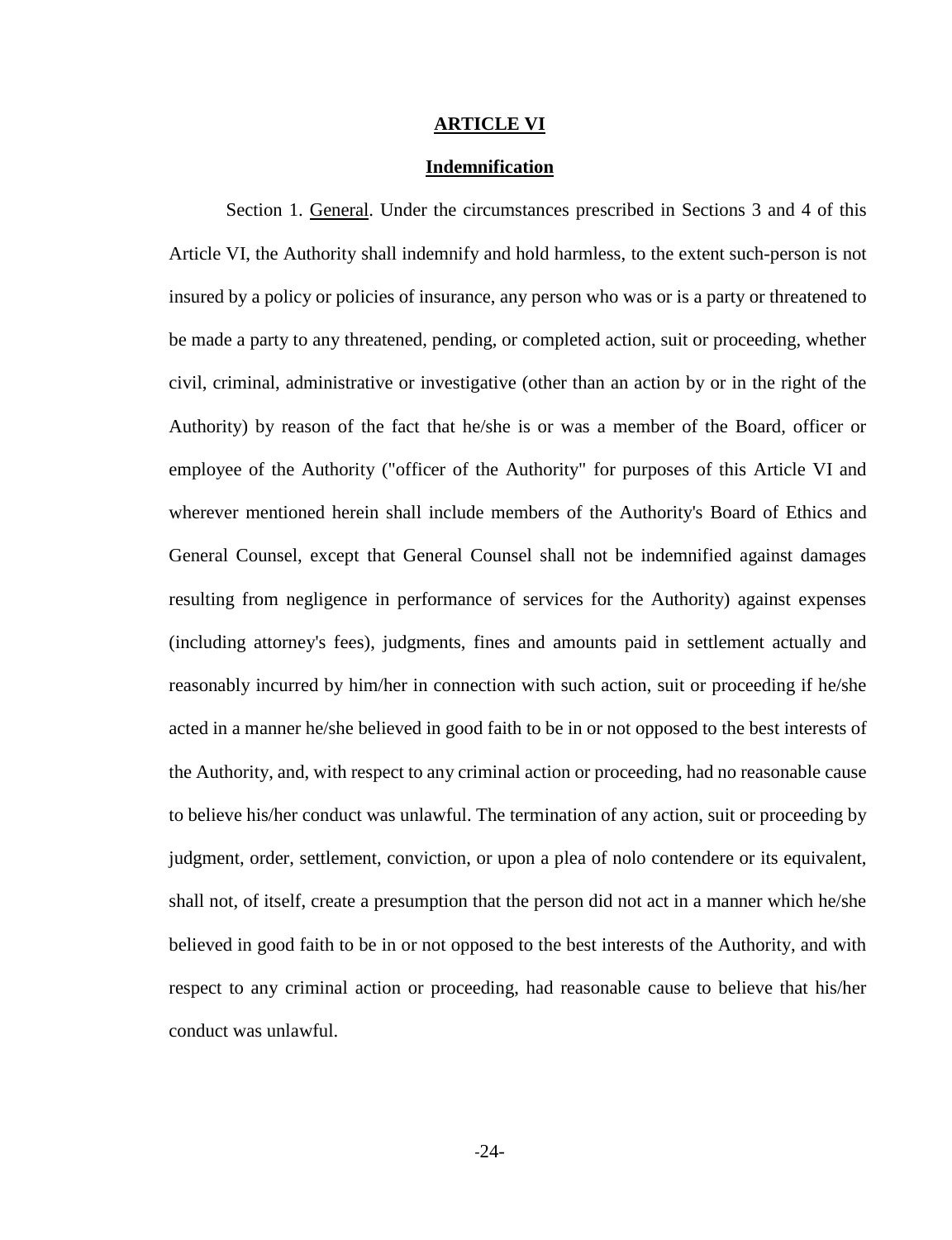Section 2. Action bv the Authority. Under the circumstances prescribed in Sections 3 and 4 of this Article VI, the Authority shall indemnify and hold harmless, to the extent such person is not insured by a policy or policies of insurance, any person who was or is a party or is threatened to be made a party to any threatened, pending or completed action or suit by or in the right of the Authority to procure a judgment in its favor by reason of the fact he/she is or was a member of the Board, officer or employee of the Authority, against expenses (including attorney's fees) actually and reasonably incurred by him/her in connection with the defense or settlement of such action or suit, if he/she acted in a manner he/she believed in good faith to be in or not opposed to the best interests of the Authority; except that no indemnification shall be made in respect of any claim, issue or matter as to which such person shall have been adjudged to be liable for intentional malfeasance, misappropriation or fraud, in the performance of his/her duty to the Authority, unless and only to the extent that the court in which such action or suit was brought shall determine upon application that, despite the adjudication of liability but in view of all the circumstances of the case, such person is fairly and reasonably entitled to indemnity for such expenses which the court shall deem proper.

Section 3. Successful Defense. To the extent that a member of the Board, officer or employee of the Authority has been successful on the merits or otherwise in defense of any action, suit or proceeding referred to in Sections 1 and 2 of this Article VI, or in defense of any claim, issue or matter therein, he/she shall be indemnified and held harmless against expenses (including attorneys' fees) actually and reasonably incurred by him/her in connection therewith; except that no such indemnification shall be made in respect of any action, suit or proceeding or of any claim issue or matter charging such person with intentional malfeasance,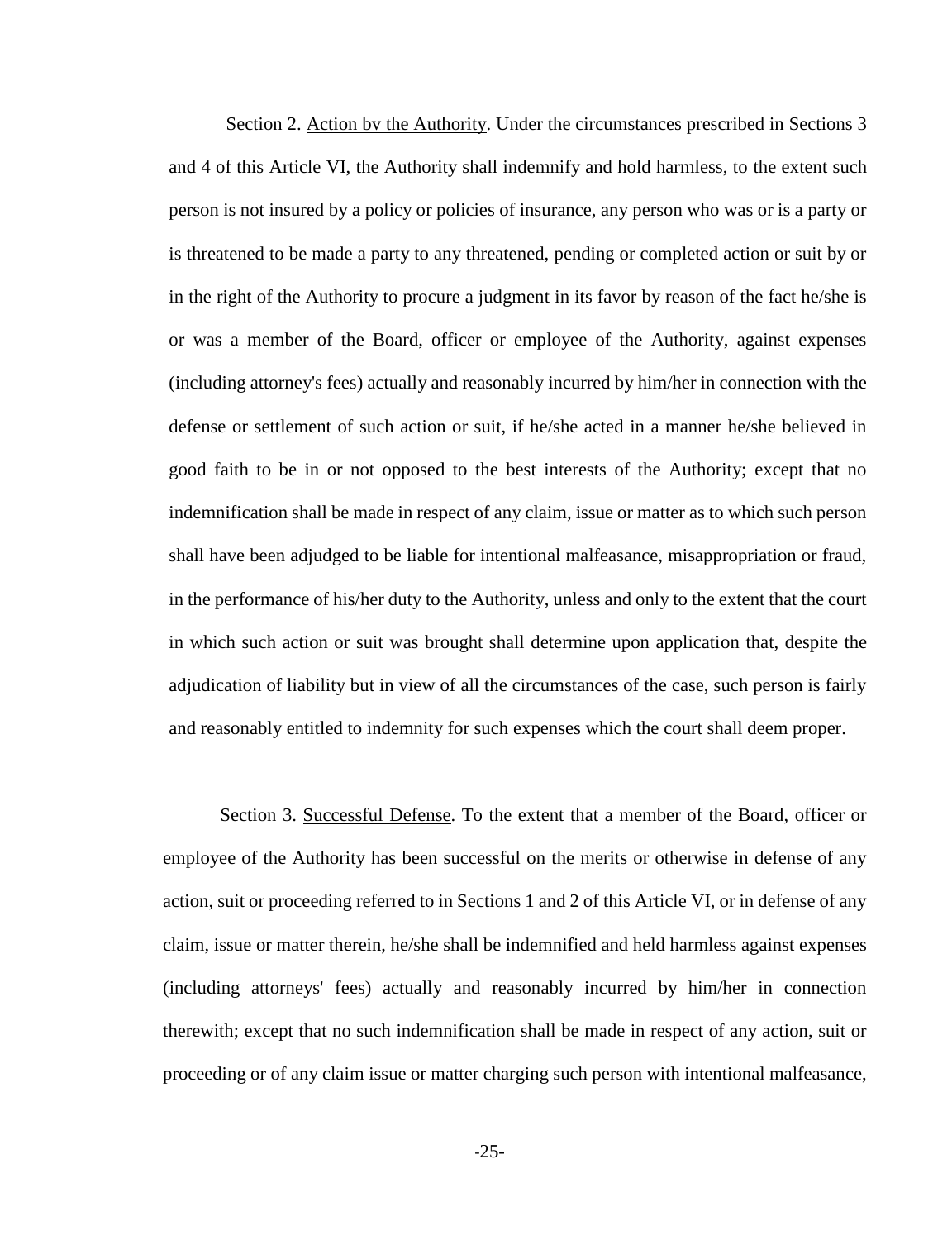misappropriation or fraud unless the Board shall independently determine, as provided in Section 4 of this Article VI, that indemnification is proper because such person has met the applicable standard of conduct set forth in Sections 1 and 2.

Section 4. Award by Board. Except as provided in Section 3 of this Article VI and except as may be ordered by a court, any indemnification under Sections 1 and 2 of this Article VI shall be made by the Authority only as authorized in the specific case upon a determination by the Board that indemnification of the member of the Board, officer or employee of the Authority is proper in the circumstances because he/she has met the applicable standard of conduct set forth in Sections 1 and 2. Such determination shall be made (1) by the Board by a majority vote of a quorum consisting of members who were not parties to such action, suit or proceeding, or (2) if such a quorum is not obtainable, or, even if obtainable, if a quorum of disinterested members so directs, by the firm of independent legal counsel then employed by the Authority, in a written opinion.

Section 5. Advance Payment. Expenses incurred in defending a civil or criminal action, suit or proceeding may be paid by the Authority in advance of the final disposition of such action, suit or proceeding, as authorized by the Board in the specific case, upon receipt of an undertaking by or on behalf of the member of the Board, officer or employee of the Authority to repay such amount if it shall ultimately be determined that he/she is not entitled to be indemnified by the Authority as authorized in this Article VI.

Section 6. Not Exclusive. The indemnification provided in this Article VI shall not be deemed exclusive of any other right to which the person indemnified hereunder shall be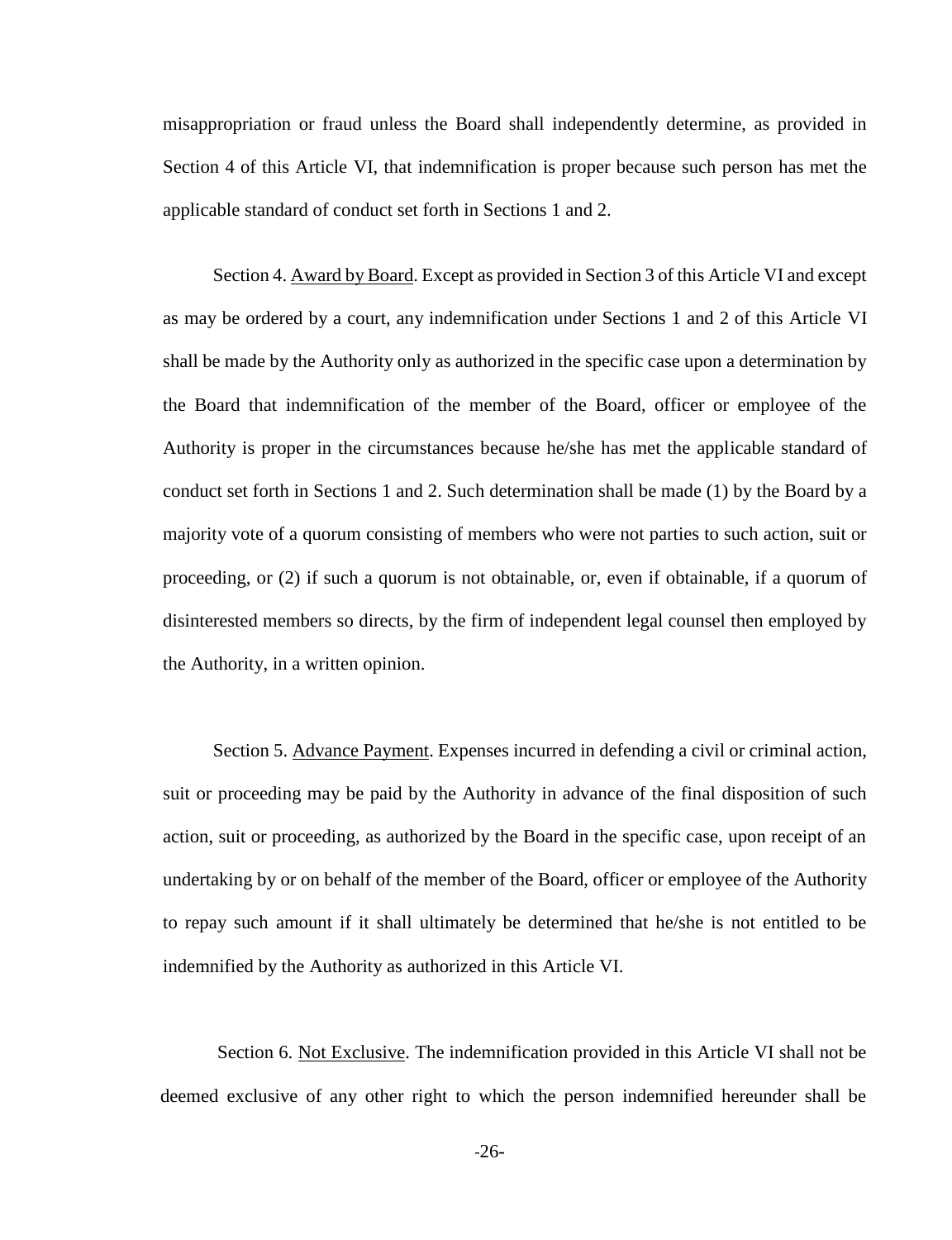entitled; nor shall it limit or restrict the right of the Board under circumstances it deems fit to indemnify other persons not expressly covered herein.

Section 7. Insurance. The Authority may purchase and maintain insurance on behalf of any person who is or was a member of the Board, officer or employee of the Authority, against any liability asserted against him/her and incurred by him/her in any such capacity, or arising out of his/her status as such.

Section 8. Benefit. The indemnification provided herein shall inure to the benefit of the heirs, executors and administrators of such members of the Board, officers and employees of the Authority.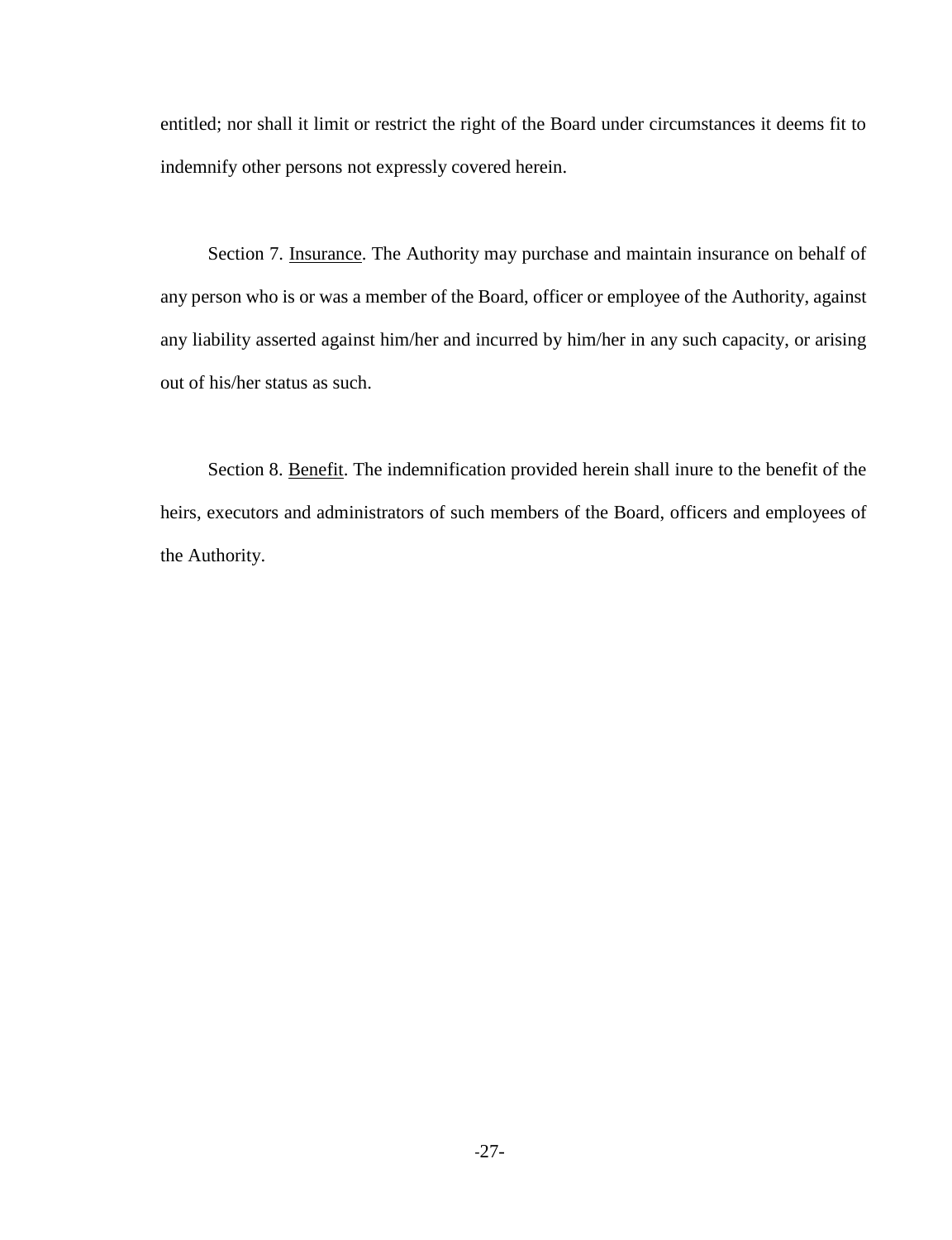#### **ARTICLE VII**

#### **Seal**

The Board shall adopt a seal which shall be circular in form and which shall have inscribed thereon the name of the Authority, and the words, "Corporate Seal."

#### **ARTICLE VIII**

#### **Fiscal Year**

The fiscal year of the Authority shall be a fiscal year beginning on the first (1st) day of July of each year and ending on the thirtieth (30th) day of June of the next ensuing year.

#### **ARTICLE IX**

#### **Amendments to By-Laws**

These by-laws may be altered, amended or repealed and new by-laws may be adopted by the vote of a majority of the members of the Board present at any regular or special Board meeting at which there is a quorum. At least five (5) days' written notice in accordance with the provisions of Article II, Section 5 of these by-laws shall be given of intention to alter, amend, or repeal, or adopt new by-laws at any Board meeting and notice of the general nature of the proposed change in the by-laws shall be given in the notice of meeting.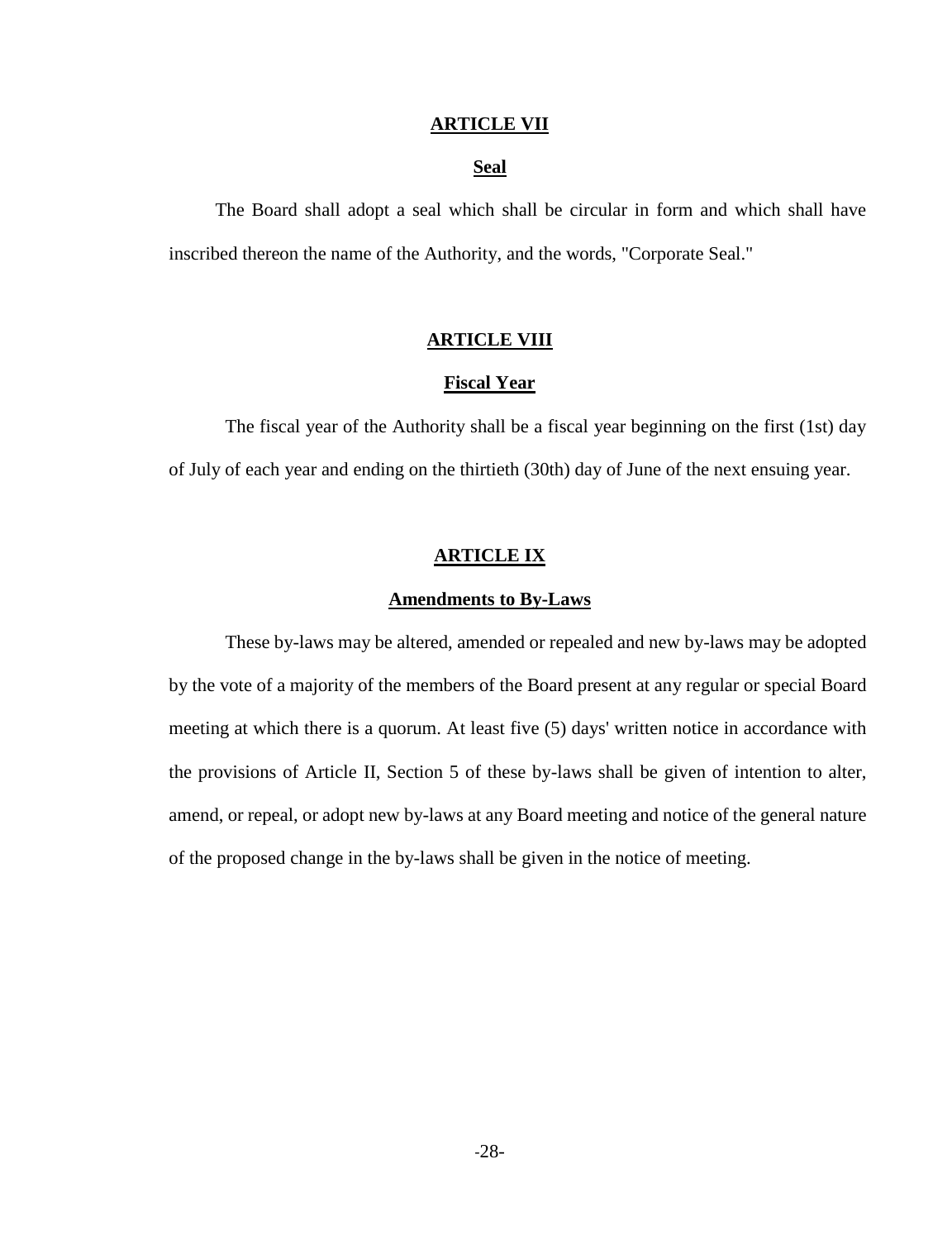#### **GUIDELINES FOR PUBLIC COMMENT**

In order to provide for the orderly flow of business by the Board of Directors and, at the same time, to allow public comment at Board meetings and committee meetings on issues of interest to the public, the following guidelines are proposed:

1) Public comments at meetings of the full Board shall be allowed in accordance with prior Board policy and practice. Specific matters may in the discretion of the Chair be referred to the appropriate standing committee for further consideration.

2) Speakers should be encouraged to make their statements brief and concise and to limit their presentations to no more than 5 minutes.

3) Persons representing or speaking on behalf of any group of MARTA employees will be permitted to address the Board of Directors only at meetings of the full Board. Any such presentation shall be in accordance with Paragraphs 1 and 2 above.